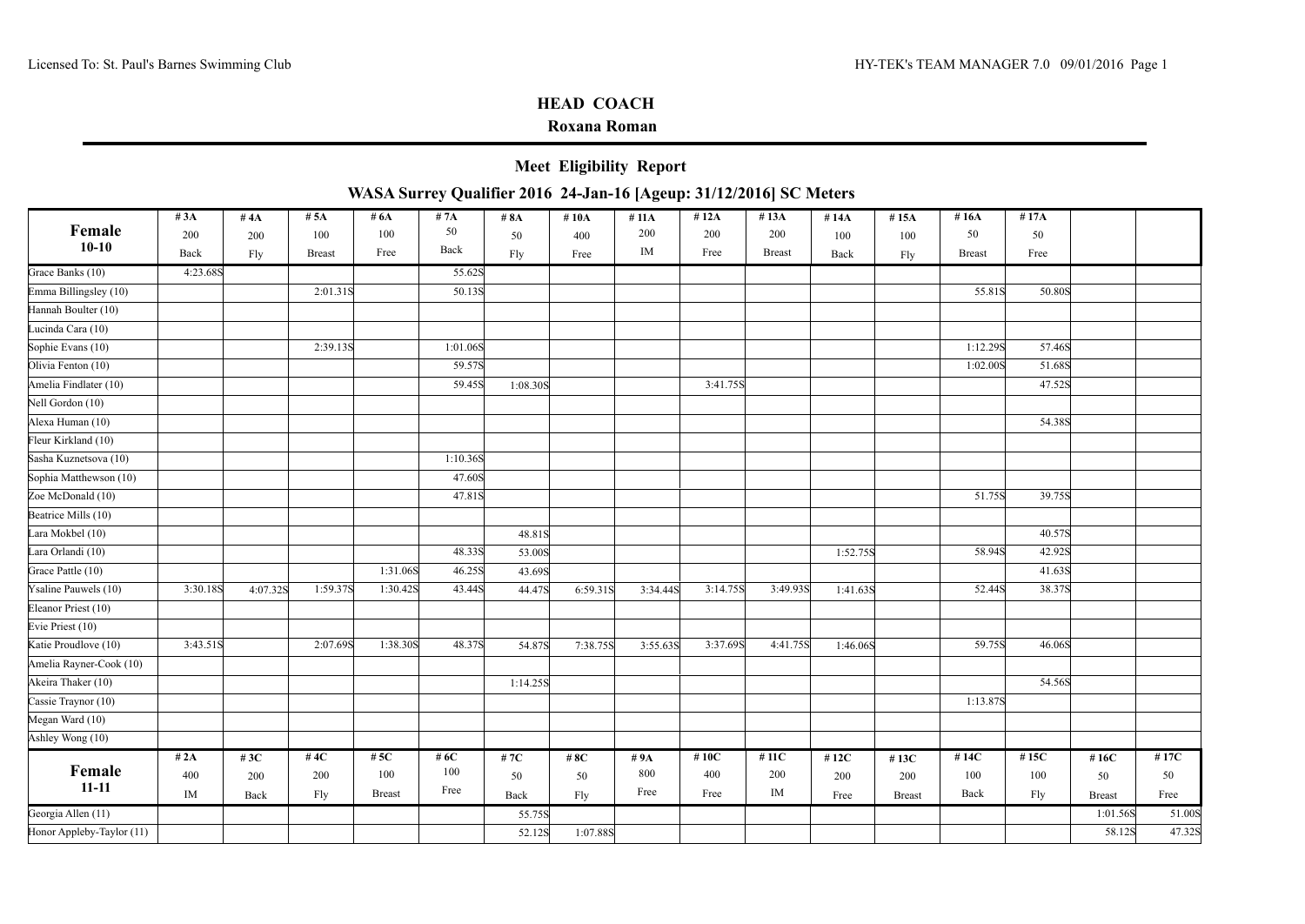### **Roxana Roman**

**Meet Eligibility Report**

|                               | # 2A     | # $3C$   | #4 $C$   | # $5C$        | #6C      | # $7C$   | #8C      | #9A       | #10C     | #11C     | #12 $C$  | #13C          | #14C     | #15C     | #16C          | #17C   |
|-------------------------------|----------|----------|----------|---------------|----------|----------|----------|-----------|----------|----------|----------|---------------|----------|----------|---------------|--------|
| Female                        | 400      | 200      | 200      | 100           | 100      | 50       | 50       | 800       | 400      | 200      | 200      | 200           | 100      | 100      | 50            | 50     |
| $11 - 11$                     | IM       | Back     | Fly      | <b>Breast</b> | Free     | Back     | Fly      | Free      | Free     | IM       | Free     | <b>Breast</b> | Back     | Fly      | <b>Breast</b> | Free   |
| Freya Barnes (11)             |          |          |          | 1:48.57S      |          | 46.00S   | 43.87S   |           |          |          |          | 3:54.70S      |          |          | 47.89S        | 37.75S |
| Alexandra Berry (11)          |          |          |          |               |          | 54.26S   | 44.07S   |           |          |          |          |               |          |          | 1:00.45S      | 40.12S |
| Lucie Bouzid (11)             |          |          |          |               | 1:58.00S | 53.75S   | 56.75S   |           |          |          |          |               |          |          | 54.19S        | 51.00S |
| Madeline Burns (11)           |          | 3:37.94S |          |               | 1:35.50S | 47.31S   |          |           | 7:20.13S | 3:51.13S | 3:25.81S |               |          |          | 55.88S        |        |
| Sophie Cara (11)              |          |          |          |               | 1:49.37S |          | 1:01.57S |           |          |          |          | 4:39.69S      |          |          |               | 45.87S |
| Eva Clarke (11)               |          |          |          |               |          | 52.64S   |          |           |          |          |          |               |          |          | 1:05.35S      | 46.82S |
| Lucinda Clark (11)            |          | 3:42.63S |          | 2:01.69S      | 1:25.48S | 43.88S   | 52.76S   |           | 6:56.56S |          | 3:28.16S | 4:00.20S      | 1:46.77S | 1:51.69S | 49.37S        | 35.30S |
| Iris Coulter (11)             |          |          |          |               |          | 51.88S   | 57.63S   |           |          |          |          |               |          |          | 57.19S        | 48.63S |
| Leah Farquharson (11)         |          |          |          | 2:17.94S      | 1:44.37S | 52.25S   | 55.07S   |           | 8:09.25S | 4:18.06S | 3:48.50S | 4:54.32S      |          | 2:03.63S | 1:02.37S      | 48.41S |
| Belinda Gazzoli (11)          |          |          |          |               |          |          |          |           |          |          |          |               |          |          |               |        |
| Imogen Hadley (11)            |          |          |          |               | 1:26.12S |          | 46.31S   |           |          |          |          |               | 1:37.31S |          |               | 40.50S |
| Kyra Hanson-Puffer (11)       |          | 3:30.19S |          | 1:53.44S      | 1:35.75S | 44.00S   | 50.00S   |           | 7:19.19S | 3:45.38S | 3:22.93S | 3:59.07S      | 1:41.93S | 2:00.25S | 51.81S        | 41.25S |
| Isla Heaton (11)              |          | 3:48.37S | 4:30.00S |               | 1:38.19S | 51.69S   | 52.93S   |           |          | 3:55.81S | 3:28.56S | 4:08.31S      | 1:57.19S |          | 50.80S        | 41.08S |
| Sofia Kruse (11)              |          |          |          |               |          |          |          |           |          |          |          |               |          |          |               |        |
| Amie Lauder (11)              |          |          |          | 2:01.06S      |          | 44.75S   | 43.31S   |           |          |          | 3:10.08S |               |          |          | 53.52S        |        |
| Morwenna Lessey (11)          |          | 3:49.96S |          |               |          | 50.30S   |          |           |          |          | 3:34.81S |               |          |          |               | 42.98S |
| Sarah Loo (11)                |          |          |          |               |          |          |          |           |          |          |          |               |          |          |               |        |
| Lydia Loughran (11)           | 6:55.11S | 3:14.28S | 4:07.24S | 1:50.25S      | 1:16.33S | 42.93S   | 39.40S   | 12:43.88S | 6:05.06S | 3:08.51S | 2:48.36S | 3:45.62S      | 1:28.79S | 1:35.88S | 48.63S        | 35.37S |
| Ariana Mellor (11)            |          |          |          |               |          | 47.60S   |          |           |          |          |          |               | 1:48.00S |          |               |        |
| Daisy Midgley (11)            |          | 3:50.00S |          |               |          | 46.69S   | 57.50S   |           |          |          | 3:21.69S |               |          |          | 57.56S        | 40.25S |
| Francesca Mowat (11)          |          |          |          |               |          | 1:03.17S |          |           |          |          |          |               |          |          | 1:01.73S      |        |
| Katie Murray (11)             |          |          |          |               | 1:39.83S | 49.75S   |          |           |          |          | 3:44.29S |               |          |          | 57.75S        | 41.00S |
| Lily Nash (11)                |          |          |          | 2:12.75S      |          | 52.44S   |          |           |          |          | 3:45.38S |               |          |          | 56.28S        | 42.00S |
| Madeline Oakley (11)          |          |          |          |               |          | 58.11S   |          |           |          |          |          |               |          |          |               | 53.67S |
| Rosalie Paget (11)            |          |          |          |               |          |          |          |           |          |          |          |               |          |          |               |        |
| Scarlett Parkinson-Smith (11) |          |          |          | 1:49.31S      |          | 46.32S   |          |           |          |          |          |               |          |          | 49.36S        | 38.55S |
| Bailey Reid (11)              |          |          |          |               |          |          | 1:00.90S |           |          |          |          |               |          |          |               | 41.75S |
| Ella Roberts (11)             |          | 4:04.81S |          |               | 1:42.06S |          |          |           |          |          | 3:50.07S |               | 1:56.19S |          |               | 48.22S |
| Marielle Rogers-Pakieto (11)  |          |          |          |               |          | 1:00.92S |          |           |          |          |          |               |          |          | 1:07.42S      | 53.32S |
| Kanishka Sehgal (11)          |          |          |          |               |          | 45.93S   | 47.12S   |           |          |          |          |               |          |          |               |        |
| Elena Simms (11)              |          |          |          |               |          |          |          |           |          |          |          |               |          |          |               |        |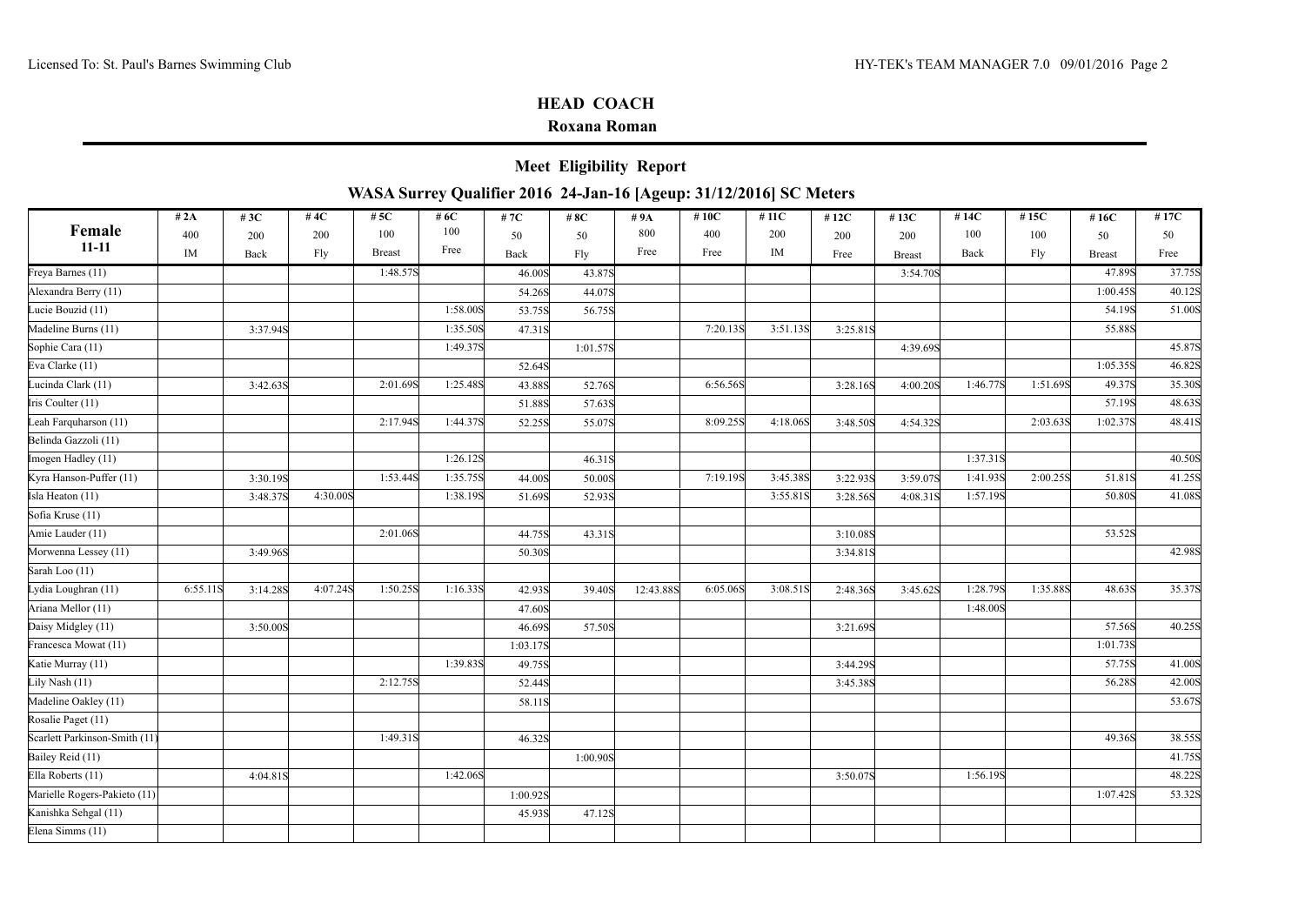## **Roxana Roman**

**Meet Eligibility Report**

| Female<br>100<br>800<br>400<br>400<br>200<br>100<br>200<br>100<br>100<br>50<br>200<br>50<br>50<br>200<br>200<br>$11 - 11$<br>Free<br>Free<br>IM<br>Free<br>IM<br>Fly<br><b>Breast</b><br>Back<br>Fly<br>Fly<br>Back<br>Back<br>Free<br><b>Breast</b><br><b>Breast</b> | 50<br>Free<br>41.50S |
|-----------------------------------------------------------------------------------------------------------------------------------------------------------------------------------------------------------------------------------------------------------------------|----------------------|
|                                                                                                                                                                                                                                                                       |                      |
|                                                                                                                                                                                                                                                                       |                      |
| 1:00.43S<br>Sophia Staveley (11)<br>3:46.77S<br>53.67S<br>47.18S                                                                                                                                                                                                      |                      |
| Freya Sutaria (11)<br>55.77S                                                                                                                                                                                                                                          | 50.10S               |
| Nicole Vaktskjold-Palm (11)<br>1:07.19S<br>57.63S<br>1:01.06S                                                                                                                                                                                                         | 46.69S               |
| Esme Rose Verbeek (11)                                                                                                                                                                                                                                                |                      |
| Carlota Wilkinson (11)                                                                                                                                                                                                                                                |                      |
| Clementine Yates (11)                                                                                                                                                                                                                                                 | 47.07S               |
| # $2C$<br># $4E$<br># $5E$<br># $6E$<br># $10E$<br># $11E$<br># $14E$<br># $15E$<br># $3E$<br>#7E<br># 8E<br>#9B<br>#12E<br>#16E<br>#13E                                                                                                                              | #17E                 |
| Female<br>100<br>800<br>100<br>400<br>200<br>400<br>200<br>100<br>100<br>200<br>50<br>50<br>50<br>200<br>200                                                                                                                                                          | 50                   |
| $12 - 12$<br>Free<br>IM<br>Free<br><b>Breast</b><br>Free<br>IM<br>Fly<br>Back<br>Fly<br>Back<br>Back<br>Fly<br>Free<br><b>Breast</b><br><b>Breast</b>                                                                                                                 | Free                 |
| Neha Agrawal (12)<br>6:56.37S<br>1:49.88S<br>3:40.32S<br>3:45.87S                                                                                                                                                                                                     |                      |
| Claudia Alexander (12)                                                                                                                                                                                                                                                |                      |
| 4:04.57S<br>1:54.37S<br>1:20.34S<br>1:35.63S<br>49.97S<br>Ava Armstrong (12)<br>6:44.50S<br>4:05.47S<br>4:11.42S<br>48.06S<br>40.38S<br>2:59.43S<br>3:50.06S                                                                                                          | 36.13S               |
| Isabelle Banks (12)                                                                                                                                                                                                                                                   |                      |
| Annika Berry (12)<br>1:04.07S<br>52.32S<br>46.25S                                                                                                                                                                                                                     | 44.50S               |
| Zara Burgess (12)<br>1:53.50S<br>1:32.838<br>52.00S<br>48.75S<br>55.00S<br>3:55.37S                                                                                                                                                                                   | 41.94S               |
| Olivia Coleman (12)                                                                                                                                                                                                                                                   |                      |
| 4:22.56S<br>50.64S<br>Poppy Craig-McFeely (12)<br>1:52.69S<br>45.57S<br>46.97S<br>4:04.92S                                                                                                                                                                            | 40.37S               |
| 1:28.69S<br>1:35.37S<br>57.31S<br>Charlotte Crocker (12)<br>44.62S<br>56.25S                                                                                                                                                                                          | 37.05S               |
| Schuyler Daffey (12)<br>6:51.87S<br>1:41.37S<br>1:17.45S<br>2:56.27S<br>43.47S<br>37.58S<br>39.53S<br>2:42.44S                                                                                                                                                        | 32.03S               |
| Sophie Darke (12)<br>1:47.56S<br>1:18.56S<br>1:31.25S<br>48.63S<br>40.87S<br>45.44S<br>2:54.438<br>3:48.00S                                                                                                                                                           | 35.25S               |
| Cassia Deakins (12)<br>1:59.56S<br>1:33.88S<br>52.18S<br>57.63S                                                                                                                                                                                                       | 39.75S               |
| Tamara Elguindi (12)<br>4:22.13S<br>58.68S                                                                                                                                                                                                                            | 46.75S               |
| Tallulah Fenton (12)<br>1:36.37S<br>52.68S<br>51.50S                                                                                                                                                                                                                  | 41.81S               |
| Adelaida Gradillas (12)<br>5:52.87S<br>3:17.69S<br>1:29.56S<br>5:06.59S<br>1:17.80S<br>1:21.71S<br>40.85S<br>1:08.41S<br>2:45.91S<br>2:47.90S<br>35.72S<br>35.02S<br>11:00.50S<br>2:26.71S<br>3:14.29S                                                                | 30.48S               |
| Kaitlyn Hanson-Puffer (12)<br>3:23.43S<br>1:32.27S<br>2:53.68S<br>1:26.00S<br>42.69S<br>6:05.72S<br>1:09.28S<br>5:31.19S<br>1:23.37S<br>2:55.31S<br>37.99S<br>37.64S<br>11:13.818<br>2:30.72S<br>3:16.93S                                                             | 32.37S               |
| Chelsea Ho (12)<br>39.81S                                                                                                                                                                                                                                             | 36.13S               |
| 8:15.06S<br>Cicely Hunter (12)<br>48.81S                                                                                                                                                                                                                              | 43.32S               |
| Nikki Kani (12)<br>48.09S<br>41.37S<br>39.41S                                                                                                                                                                                                                         | 35.31S               |
| Georgia Kirkland (12)                                                                                                                                                                                                                                                 |                      |
| Tatiana Lumb (12)                                                                                                                                                                                                                                                     | 53.42S               |
| Cassia Lynch (12)                                                                                                                                                                                                                                                     |                      |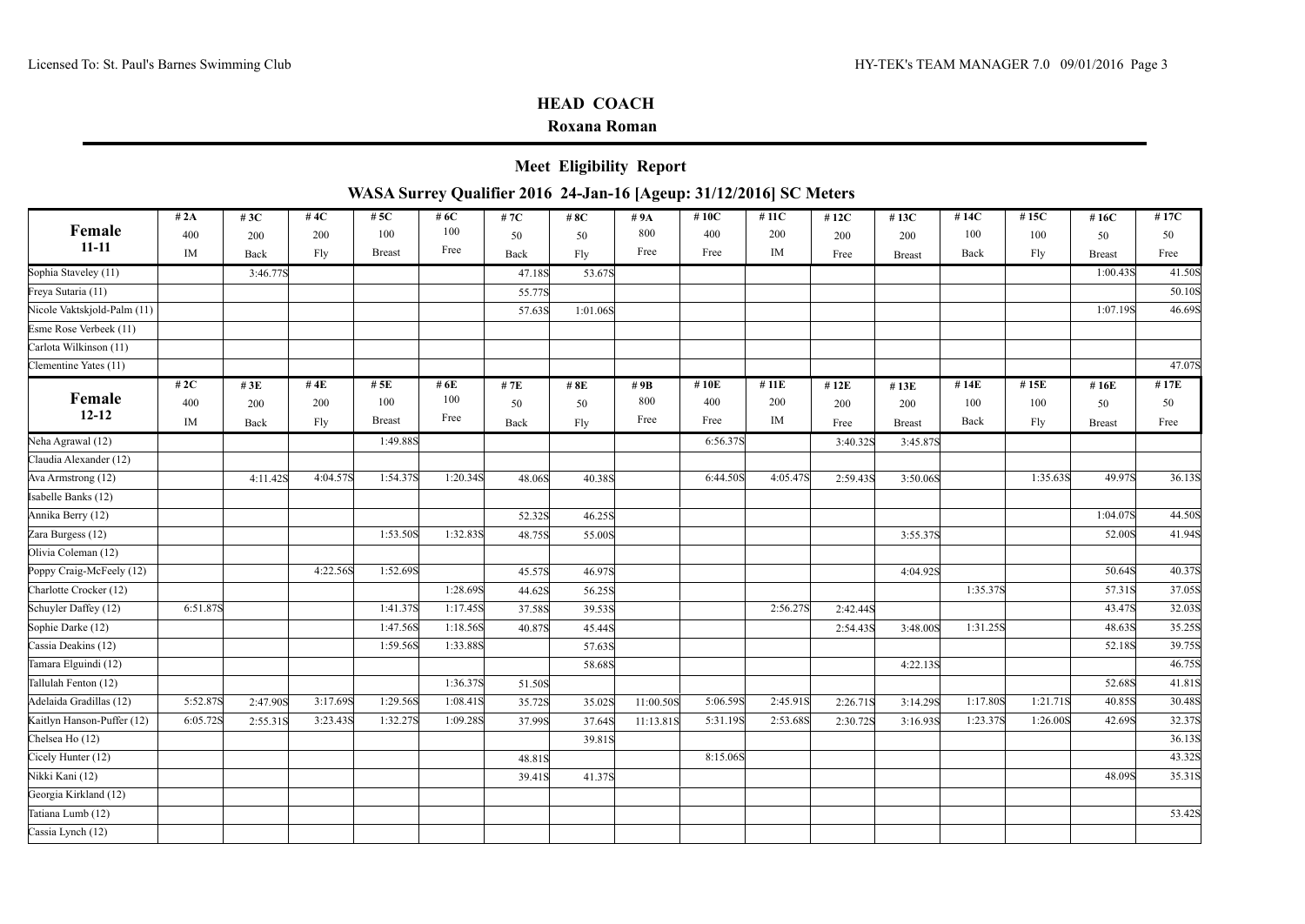### **Roxana Roman**

**Meet Eligibility Report**

| Female<br>100<br>800<br>400<br>100<br>400<br>200<br>200<br>200<br>50<br>50<br>200                                                                      | #14E<br>#13E          | #15E     | #16E          | #17E    |
|--------------------------------------------------------------------------------------------------------------------------------------------------------|-----------------------|----------|---------------|---------|
|                                                                                                                                                        | 100<br>200            | 100      | 50            | 50      |
| $12 - 12$<br>Free<br>Free<br>IM<br>$\rm IM$<br>Fly<br><b>Breast</b><br>Free<br>Fly<br>Back<br>Back<br>Free                                             | Back<br><b>Breast</b> | Fly      | <b>Breast</b> | Free    |
| Olivia Matthewson (12)<br>48.87S                                                                                                                       |                       |          | 1:00.17S      | 40.62S  |
| Alice McCarthy (12)<br>41.00S<br>47.62S                                                                                                                |                       |          | 51.75S        | 38.06S  |
| Atalanta Mowat (12)<br>1:39.92S<br>3:54.64S<br>46.86S                                                                                                  |                       |          | 55.00S        | 45.95S  |
| Zia Mylne (12)<br>56.98S                                                                                                                               |                       |          | 1:01.56S      | 46.90S  |
| 6:22.64S<br>3:48.14S<br>1:34.07S<br>1:14.12S<br>5:23.438<br>2:59.85S<br>Anna Owens (12)<br>11:23.578<br>3:06.88S<br>43.33S<br>42.02S<br>2:35.538       | 1:30.42S<br>3:12.24S  | 1:38.94S | 42.03S        | 35.09S  |
| Catalina Pauwels (12)<br>7:18.67S<br>3:32.08S<br>1:39.50S<br>1:14.63S<br>5:42.62S<br>2:59.88S<br>2:37.90S<br>2:59.38S<br>37.50S<br>42.00S<br>11:13.94S | 1:31.29S<br>3:35.81S  | 1:34.64S | 46.25S        | 34.70S  |
| Lucilla Rayman (12)                                                                                                                                    |                       |          |               |         |
| Katinka Rhodes (12)<br>1:43.56S<br>1:16.75S<br>40.12S<br>40.44S                                                                                        | 1:30.56S<br>3:48.25S  |          | 47.13S        | 34.49S  |
| Abbey Ridgewell (12)<br>1:47.87S                                                                                                                       |                       |          | 48.00S        |         |
| Imogen Seward (12)                                                                                                                                     |                       |          |               |         |
| Isabella Sim (12)<br>1:36.50S<br>1:18.138<br>9:22.00S<br>3:08.338<br>39.52S<br>12:07.25S<br>3:34.42S<br>41.50S<br>3:14.19S                             | 1:30.75S<br>3:28.82S  | 1:33.18S | 43.71S        | 34.75S  |
| Sienna Sonachan (12)<br>46.19S<br>47.44S                                                                                                               |                       |          | 53.06S        | 40.75S  |
| 1:27.71S<br>Rebecca Sweeney (12)<br>6:13.69S<br>3:04.19S<br>1:09.76S<br>5:21.89S<br>2:48.52S<br>11:27.94S<br>2:48.30S<br>36.83S<br>36.25S<br>2:31.42S  | 1:19.88S<br>3:05.12S  | 1:18.538 | 40.81S        | 31.75S  |
| Sara Varma (12)<br>4:06.098<br>49.61S                                                                                                                  |                       |          |               |         |
| # $5G$<br># $6G$<br>#11 $G$<br># $2E$<br>#4 $G$<br>#10G<br>#3G<br>#7G<br># 8G<br>#9C<br>#12G<br>#13G                                                   | #14G                  | # $15G$  | #16G          | #17 $G$ |
| Female<br>100<br>800<br>100<br>400<br>200<br>400<br>200<br>50<br>50<br>200<br>200<br>200                                                               | 100                   | 100      | 50            | 50      |
| $13 - 13$<br>Free<br>Free<br>IM<br>$\rm IM$<br><b>Breast</b><br>Free<br>Fly<br>Fly<br>Back<br>Back<br>Free                                             | Back<br><b>Breast</b> | Fly      | <b>Breast</b> | Free    |
| 2:51.79S<br>1:08.298<br>3:04.85S<br>Megan Barnes (13)<br>6:47.26S<br>5:56.57S<br>2:55.05S<br>36.82S<br>33.96S<br>12:27.74S<br>2:21.30S                 | 1:16.05S              | 1:18.82S | 49.13S        | 32.06S  |
| Ella Batchelor (13)<br>58.70S                                                                                                                          |                       |          |               | 57.80S  |
| Maria Sophia Dyer (13)<br>1:36.59S<br>1:59.07S<br>47.19S<br>49.75S                                                                                     |                       |          | 52.31S        | 43.52S  |
| Samantha Edwards (13)                                                                                                                                  |                       |          |               |         |
| 1:47.66S<br>Lou Fontaine (13)<br>40.00S<br>46.75S                                                                                                      |                       |          | 50.38S        | 34.81S  |
| 1:28.39S<br>1:09.71S<br>Madeleine Grantham (13)<br>6:10.78S<br>2:50.95S<br>35.12S<br>2:37.87S<br>3:30.62S<br>37.55S                                    | 1:22.78S<br>3:22.31S  |          | 39.35S        | 31.75S  |
| Ella Greensmith (13)<br>1:46.80S<br>1:22.67S<br>3:07.14S<br>41.87S<br>58.07S<br>3:10.37S                                                               | 1:36.39S<br>3:41.70S  |          | 47.67S        | 38.48S  |
| Charis Hunter (13)                                                                                                                                     |                       |          |               |         |
| Amelie Hyde (13)<br>1:52.94S<br>1:41.88S<br>3:48.00S<br>48.25S                                                                                         | 1:44.06S              |          | 50.88S        | 43.69S  |
|                                                                                                                                                        |                       |          |               |         |
| Isabel Lamberton O'Neill (13)                                                                                                                          |                       |          | 45.62S        | 38.65S  |
| Molly McPhillips (13)<br>1:43.70S<br>1:30.87S<br>3:35.92S<br>3:23.89S<br>43.16S<br>46.68S                                                              | 1:34.11S<br>3:39.74S  |          |               |         |
| Olive Melton (13)<br>1:19.36S<br>41.20S<br>3:02.67S                                                                                                    |                       |          |               |         |
| Margot Milenkovic (13)                                                                                                                                 |                       |          |               | 34.68S  |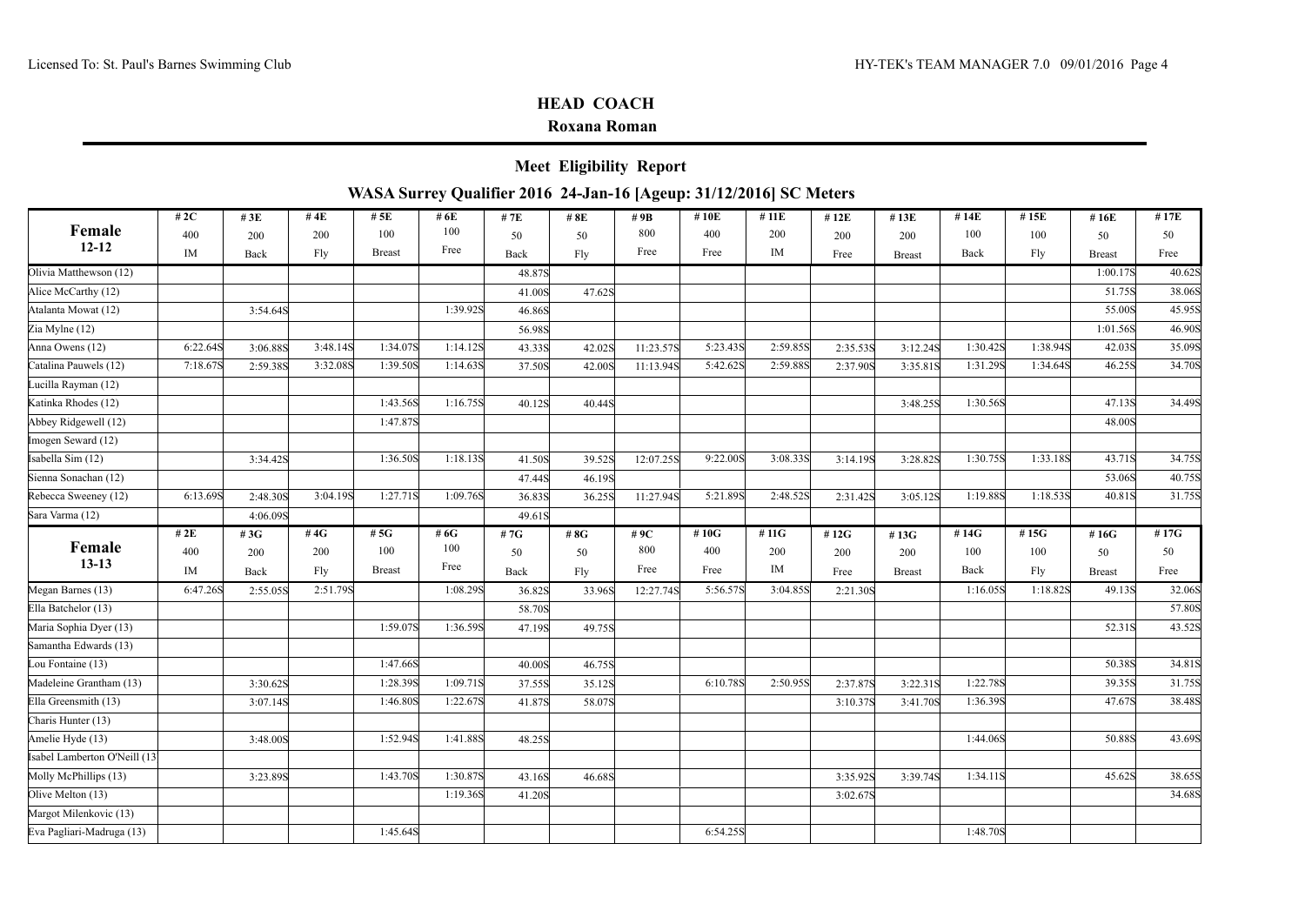|                              |          |          |          |                                                                    |          |        | <b>Meet Eligibility Report</b> |           |          |          |          |               |          |          |               |        |
|------------------------------|----------|----------|----------|--------------------------------------------------------------------|----------|--------|--------------------------------|-----------|----------|----------|----------|---------------|----------|----------|---------------|--------|
|                              |          |          |          | WASA Surrey Qualifier 2016 24-Jan-16 [Ageup: 31/12/2016] SC Meters |          |        |                                |           |          |          |          |               |          |          |               |        |
|                              | # $2E$   | # $3G$   | #4G      | # $5G$                                                             | #6G      | #7G    | # 8G                           | # $9C$    | # $10G$  | #11G     | #12G     | #13G          | #14G     | #15G     | #16G          | #17G   |
| Female                       | 400      | 200      | 200      | 100                                                                | 100      | 50     | 50                             | 800       | 400      | 200      | 200      | 200           | 100      | 100      | 50            | 50     |
| $13 - 13$                    | IM       | Back     | Fly      | <b>Breast</b>                                                      | Free     | Back   | Fly                            | Free      | Free     | IM       | Free     | <b>Breast</b> | Back     | Fly      | <b>Breast</b> | Free   |
| Anna Pattle (13)             |          | 3:43.29S |          |                                                                    |          | 46.05S | 56.64S                         |           | 8:23.00S | 4:08.14S | 3:39.30S |               |          |          | 53.63S        | 38.36S |
| Izabella Polgar-Wiseman (13) | 5:35.63S | 2:51.14S | 2:42.24S | 1:24.17S                                                           | 1:05.33S | 38.21S | 35.45S                         | 9:54.68S  | 4:53.36S | 2:40.92S | 2:19.41S | 3:00.88S      | 1:21.06S | 1:16.80S | 40.26S        | 31.06S |
| Victoria Porto (13)          |          |          |          | 1:48.06S                                                           |          | 50.00S | 57.07S                         |           |          |          |          |               |          |          | 49.25S        | 44.37S |
| Beth Roberts (13)            |          | 3:24.69S |          | 1:56.28S                                                           | 1:23.87S |        |                                |           |          |          | 3:03.12S |               | 1:30.50S | 2:01.80S |               |        |
| Eva Rydahl (13)              |          |          |          | 1:53.00S                                                           | 1:26.41S | 46.65S | 49.19S                         |           |          |          | 3:13.25S |               |          | 1:54.00S | 51.75S        | 37.59S |
| Isabella Sheppard (13)       |          | 3:07.56S |          | 1:46.51S                                                           | 1:19.82S | 39.64S | 44.26S                         |           |          |          |          | 3:50.89S      | 1:30.06S |          | 46.00S        | 35.88S |
| Hannah Supple (13)           | 8:15.07S | 4:18.29S | 4:55.64S | 1:50.70S                                                           | 1:28.36S | 46.56S | 54.61S                         |           |          | 3:49.07S | 3:38.67S | 3:53.57S      | 1:57.63S |          | 47.82S        | 40.51S |
| Sissi Syed Selmouni (13)     |          |          |          |                                                                    | 1:23.69S |        |                                |           |          |          |          |               |          |          |               |        |
| Elizabeth Trefgarne (13)     |          |          |          |                                                                    |          |        | 55.73S                         |           |          |          | 3:05.71S |               |          |          |               | 38.25S |
| Alicia Zwick (13)            |          |          |          | 2:03.26S                                                           |          | 49.83S | 46.50S                         |           |          | 3:42.12S | 3:22.69S | 4:11.94S      |          |          | 1:00.65S      | 39.57S |
|                              | # $2G$   | #3I      | # $4I$   | # 5I                                                               | # $6I$   | # 7I   | # $8I$                         | # 9D      | #10I     | #11I     | #12I     | #13I          | #14I     | #15I     | #16I          | # 17I  |
| Female<br>14-14              | 400      | 200      | 200      | 100                                                                | 100      | 50     | 50                             | 800       | 400      | 200      | 200      | 200           | 100      | 100      | 50            | 50     |
|                              | IM       | Back     | Fly      | <b>Breast</b>                                                      | Free     | Back   | Fly                            | Free      | Free     | IM       | Free     | <b>Breast</b> | Back     | Fly      | <b>Breast</b> | Free   |
| Eleanor Crump (14)           |          | 3:16.42S |          |                                                                    | 1:14.54S | 39.30S | 37.26S                         |           |          |          | 2:48.91S |               | 1:26.86S |          | 49.46S        | 32.27S |
| Stella Dimitroff (14)        |          |          |          |                                                                    | 1:28.82S | 41.56S | 44.26S                         |           | 6:36.69S |          | 2:58.19S |               | 1:44.07S |          |               | 34.75S |
| Helena Findlater (14)        |          |          | 3:30.26S | 1:42.82S                                                           | 1:19.06S | 53.73S | 40.23S                         | 11:48.40S | 5:48.37S | 3:08.82S | 2:45.61S | 3:37.54S      |          | 1:31.64S | 47.08S        | 36.36S |
| Celine Hamed (14)            |          |          |          |                                                                    |          |        | 45.56S                         |           |          |          |          | 3:52.88S      |          |          |               | 41.81S |
| Autumn-Lily Hyde (14)        |          |          |          | 1:45.62S                                                           | 1:36.51S | 41.88S | 46.81S                         |           |          |          |          | 3:52.31S      | 1:33.62S |          | 49.88S        | 39.13S |
| Bailie Jordan-Collins (14)   |          |          |          | 1:40.56S                                                           | 1:21.12S |        |                                |           |          |          | 2:59.12S |               |          | 1:46.30S |               |        |
| Grace Lloyd (14)             |          |          |          | 1:49.16S                                                           |          | 44.80S | 43.16S                         |           |          |          |          |               |          |          | 49.52S        | 37.54S |
| Isabella Menendez (14)       |          |          |          |                                                                    |          |        |                                |           |          |          |          |               |          |          |               |        |
| Beatrice Miller (14)         |          | 3:30.26S |          | 2:09.83S                                                           | 1:25.41S | 41.81S | 44.93S                         |           |          |          | 3:10.25S |               | 1:33.71S |          | 55.67S        | 37.48S |
| Olivia Nicholls (14)         |          |          |          |                                                                    | 1:17.56S | 42.81S | 48.54S                         | 14:12.89S |          | 3:29.38S | 2:53.13S |               |          |          | 51.13S        | 33.56S |
| Sandy Parkinson-Smith (14)   |          |          |          |                                                                    | 1:19.96S | 39.38S |                                |           |          |          |          |               |          |          | 48.63S        | 33.33S |
| Jenny Read (14)              |          | 4:32.98S |          | 1:48.60S                                                           | 1:36.86S | 39.31S | 38.12S                         |           |          | 3:19.36S | 2:54.29S |               | 1:27.38S |          | 48.28S        | 33.31S |
| Ambika Robinson (14)         |          | 3:18.76S |          | 1:41.44S                                                           | 1:23.70S | 41.75S |                                |           | 7:25.62S |          | 3:04.37S | 3:44.04S      | 1:30.73S |          | 46.12S        | 37.93S |
| Emer Tesh (14)               | 7:24.58S | 3:20.61S | 4:14.94S | 1:46.82S                                                           | 1:25.39S | 44.31S | 41.75S                         |           |          | 3:24.44S | 3:01.56S | 3:40.73S      | 1:40.13S | 1:43.41S | 48.25S        | 36.75S |
|                              | #2I      | #3K      | #4K      | # $5K$                                                             | # 6K     | #7K    | #8K                            | # 9E      | #10K     | #11K     | #12K     | #13K          | #14K     | #15K     | #16K          | # 17K  |
| Female<br>$15-15$            | 400      | 200      | 200      | 100                                                                | 100      | 50     | 50                             | 800       | 400      | 200      | 200      | 200           | 100      | 100      | 50            | 50     |
|                              | IM       | Back     | Fly      | <b>Breast</b>                                                      | Free     | Back   | Fly                            | Free      | Free     | IM       | Free     | <b>Breast</b> | Back     | Fly      | <b>Breast</b> | Free   |
| Alice Andreica (15)          | 6:47.56S | 2:59.66S | 3:42.89S | 1:51.62S                                                           | 1:18.73S | 40.94S | 43.02S                         |           | 5:39.26S | 3:13.75S | 2:42.43S | 3:58.89S      | 1:27.28S | 1:37.51S | 52.60S        | 36.12S |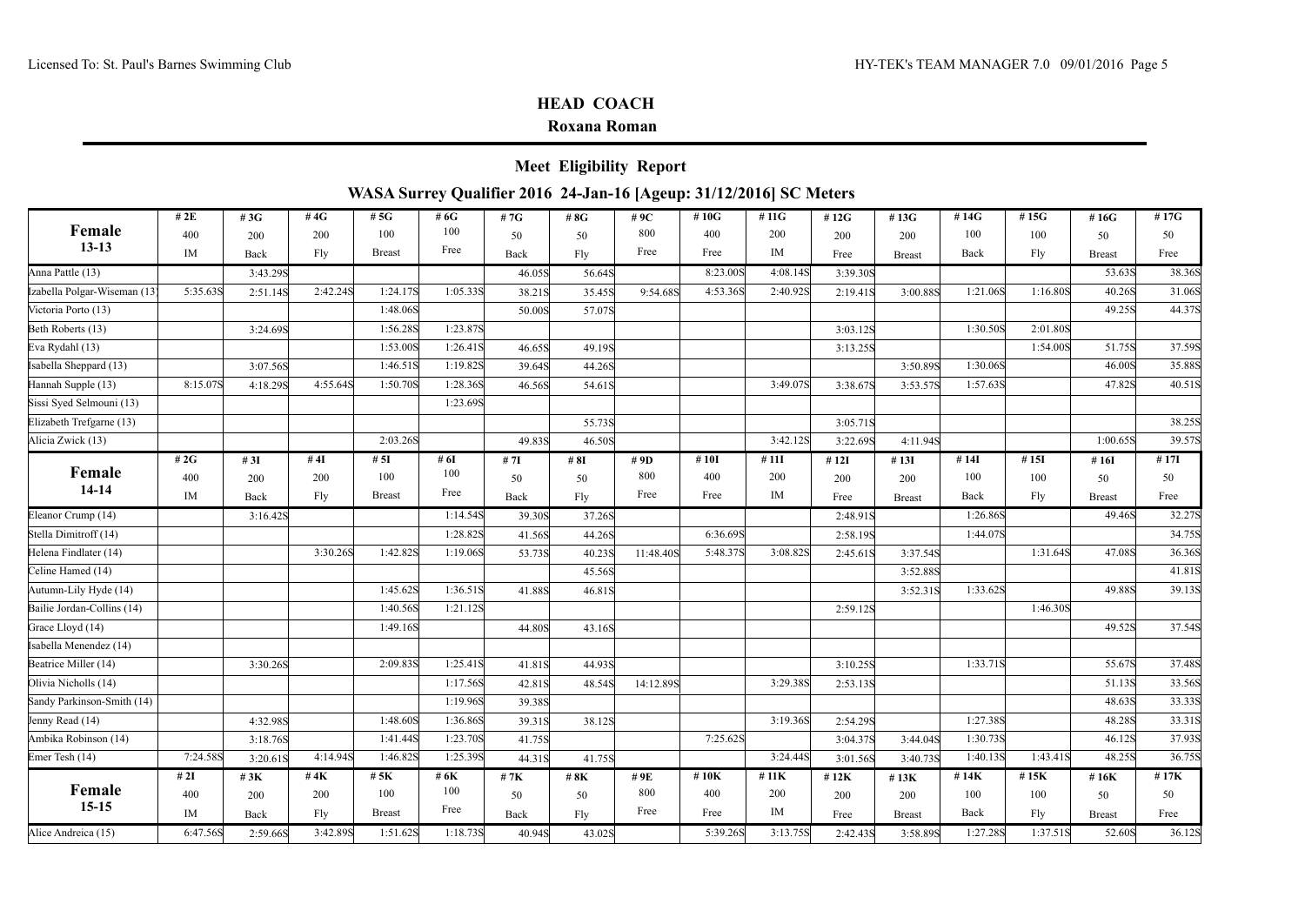Carie Frigo (51) Lizzie Fryers (48)

Clover Godsal (18)

Tania Gordon (35) 1:10.25S

### **HEAD COACH**

#### **Roxana Roman**

|                             |          |          |          |                                                                    |          |                  | <b>Meet Eligibility Report</b> |           |          |          |          |               |          |          |               |        |
|-----------------------------|----------|----------|----------|--------------------------------------------------------------------|----------|------------------|--------------------------------|-----------|----------|----------|----------|---------------|----------|----------|---------------|--------|
|                             |          |          |          | WASA Surrey Qualifier 2016 24-Jan-16 [Ageup: 31/12/2016] SC Meters |          |                  |                                |           |          |          |          |               |          |          |               |        |
|                             | # $2I$   | #3K      | #4 $K$   | # 5K                                                               | # 6K     | # $7K$           | #8K                            | # 9E      | #10K     | # $11K$  | #12K     | #13K          | #14K     | #15K     | #16K          | #17K   |
| Female                      | 400      | 200      | 200      | 100                                                                | 100      | 50               | 50                             | 800       | 400      | 200      | 200      | 200           | 100      | 100      | 50            | 50     |
| $15 - 15$                   | IM       | Back     | Fly      | <b>Breast</b>                                                      | Free     | Back             | Fly                            | Free      | Free     | IM       | Free     | <b>Breast</b> | Back     | Fly      | <b>Breast</b> | Free   |
| Alessandra Caprera (15)     | 5:28.30S | 2:31.02S | 2:44.47S | 1:29.00S                                                           | 1:07.70S | 33.40S           | 32.12S                         | 10:20.32S | 5:03.06S | 2:37.44S | 2:23.56S | 3:04.06S      | 1:10.85S | 1:12.11S | 40.82S        | 30.87S |
| Florence Carr-Jones (15)    |          | 3:10.70S | 3:40.38S | 1:40.10S                                                           | 1:14.37S | 40.73S           | 45.49S                         |           | 5:48.98S | 3:31.87S | 2:42.08S | 3:37.61S      | 1:31.38S | 1:49.98S | 47.24S        | 34.51S |
| Sanne Clarke (15)           |          |          |          |                                                                    |          |                  |                                |           |          |          |          |               |          |          |               | 37.67S |
| Anna Coutts (15)            | 7:29.70S | 2:41.66S | 3:24.11S | 1:30.44S                                                           | 1:11.72S | 37.42S           | 39.69S                         |           | 5:21.84S | 2:56.47S | 2:26.97S | 3:09.34S      | 1:20.39S | 1:34.00S | 42.50S        | 33.25S |
| Orla McDaid (15)            |          | 4:15.98S |          | 1:41.39S                                                           | 1:17.83S | 54.98S           | 42.74S                         |           |          | 3:28.27S | 3:02.81S | 4:31.00S      |          |          | 53.40S        | 46.01S |
| Maya Mortensen-Ramlill (15) |          | 3:45.22S |          |                                                                    | 1:28.17S | 44.10S           | 56.10S                         |           |          |          |          |               | 1:34.338 |          | 54.32S        | 37.45S |
| Arabella Peak-Smylie (15)   | 5:51.75S | 2:40.27S | 3:04.25S | 1:31.32S                                                           | 1:07.00S | 35.12S           | 34.81S                         | 10:23.56S | 5:08.07S | 2:44.81S | 2:23.69S | 3:13.06S      | 1:16.74S | 1:24.00S | 41.57S        | 30.62S |
| Orla Supple (15)            |          | 3:29.66S |          | 1:38.42S                                                           | 1:19.36S | 42.86S           | 41.39S                         |           | 6:25.22S | 3:24.67S | 3:03.70S | 3:25.53S      | 1:38.25S | 2:16.48S | 44.20S        | 35.13S |
| Niamh Tesh (15)             | 7:08.44S | 3:25.45S | 3:37.86S | 1:43.06S                                                           | 1:24.61S | 43.45S           | 42.02S                         |           | 6:49.56S | 3:15.13S | 3:01.80S | 3:38.64S      | 1:41.338 | 1:35.42S | 46.16S        | 35.81S |
|                             | # $2K$   | #3M      | # $4M$   | # 5M                                                               | # 6M     | #7M              | #8M                            | # 9F      | #10M     | #11M     | #12M     | #13M          | #14M     | #15M     | #16M          | #17M   |
| Female                      | 400      | 200      | 200      | 100                                                                | 100      | 50               | 50                             | 800       | 400      | 200      | 200      | 200           | 100      | 100      | 50            | 50     |
| $16-16$                     | IM       | Back     | Fly      | <b>Breast</b>                                                      | Free     | Back             | Fly                            | Free      | Free     | IM       | Free     | <b>Breast</b> | Back     | Fly      | <b>Breast</b> | Free   |
| Angie Gullick-Shibata (16)  |          | 3:05.76S |          | 1:43.80S                                                           | 1:11.90S | 37.69S           | 38.07S                         | 12:09.54S | 6:08.54S | 3:02.30S | 2:36.85S | 3:30.95S      | 1:25.59S | 1:28.41S | 45.75S        | 32.27S |
| Jemma Hardy (16)            |          |          |          |                                                                    |          |                  |                                |           |          |          |          |               |          |          |               |        |
| Liberty Hunter (16)         |          | 3:37.70S |          | 1:36.398                                                           | 1:21.00S | 42.37S           | 42.16S                         |           |          | 3:23.92S | 3:05.27S | 3:27.22S      | 1:44.48S |          | 42.37S        | 34.02S |
| Emily Parrott (16)          |          |          |          |                                                                    |          |                  |                                |           |          |          |          |               |          |          |               |        |
| Emilie Pauwels (16)         | 5:52.38S | 2:54.00S | 3:03.34S | 1:38.16S                                                           | 1:14.19S | 35.06S           | 34.41S                         | 10:37.69S | 5:34.74S | 2:48.938 | 2:29.885 | 3:00.94S      | 1:17.81S | 1:30.86S | 41.50S        | 31.44S |
| Zoe Thoday (16)             |          | 2:54.44S | 3:36.41S | 1:37.92S                                                           | 1:08.238 | 37.53S           | 37.29S                         |           |          | 2:55.54S | 2:37.918 |               | 1:26.82S |          | 44.82S        | 31.39S |
|                             | # 2M     | # $30$   | #40      | #50                                                                | # 6O     | # 7 $\mathbf{O}$ | #8O                            | #9G       | # $10O$  | #110     | #12O     | #130          | #140     | #150     | #16O          | #170   |
| Female                      | 400      | 200      | 200      | 100                                                                | 100      | 50               | 50                             | 800       | 400      | 200      | 200      | 200           | 100      | 100      | 50            | 50     |
| 17 & Over                   | IM       | Back     | Fly      | <b>Breast</b>                                                      | Free     | Back             | Fly                            | Free      | Free     | $\rm IM$ | Free     | <b>Breast</b> | Back     | Fly      | <b>Breast</b> | Free   |
| Joeliza Campos (17)         |          | 3:35.20S |          | 1:35.81S                                                           | 1:10.00S | 37.39S           | 38.08S                         |           | 6:44.13S | 3:06.01S | 3:10.07S | 3:45.82S      | 1:55.42S | 1:51.90S | 41.64S        | 30.30S |
| Isabella Caprera (17)       | 7:24.13S | 3:07.64S |          | 1:40.81S                                                           | 1:15.73S | 41.38S           | 41.68S                         | 12:09.54S | 5:58.19S | 3:10.95S | 2:41.37S | 3:36.30S      | 1:27.98S | 1:49.33S | 45.88S        | 33.98S |
| Kate Cheesman (56)          |          |          |          |                                                                    |          |                  |                                |           |          |          |          |               |          |          |               |        |
| Jennifer Dunleavy (29)      |          |          |          |                                                                    |          |                  |                                |           |          |          |          |               |          |          |               |        |

Sarah Gailey (35) 1:07.32S 38.42S 31.83S Brooke Gerrie (20) 1:18.80S 43.64S 40.26S 15.00S 6:20.01S 3:50.26S 2:53.61S 1:39.51S 1:40.00S 1:05.61S 34.92S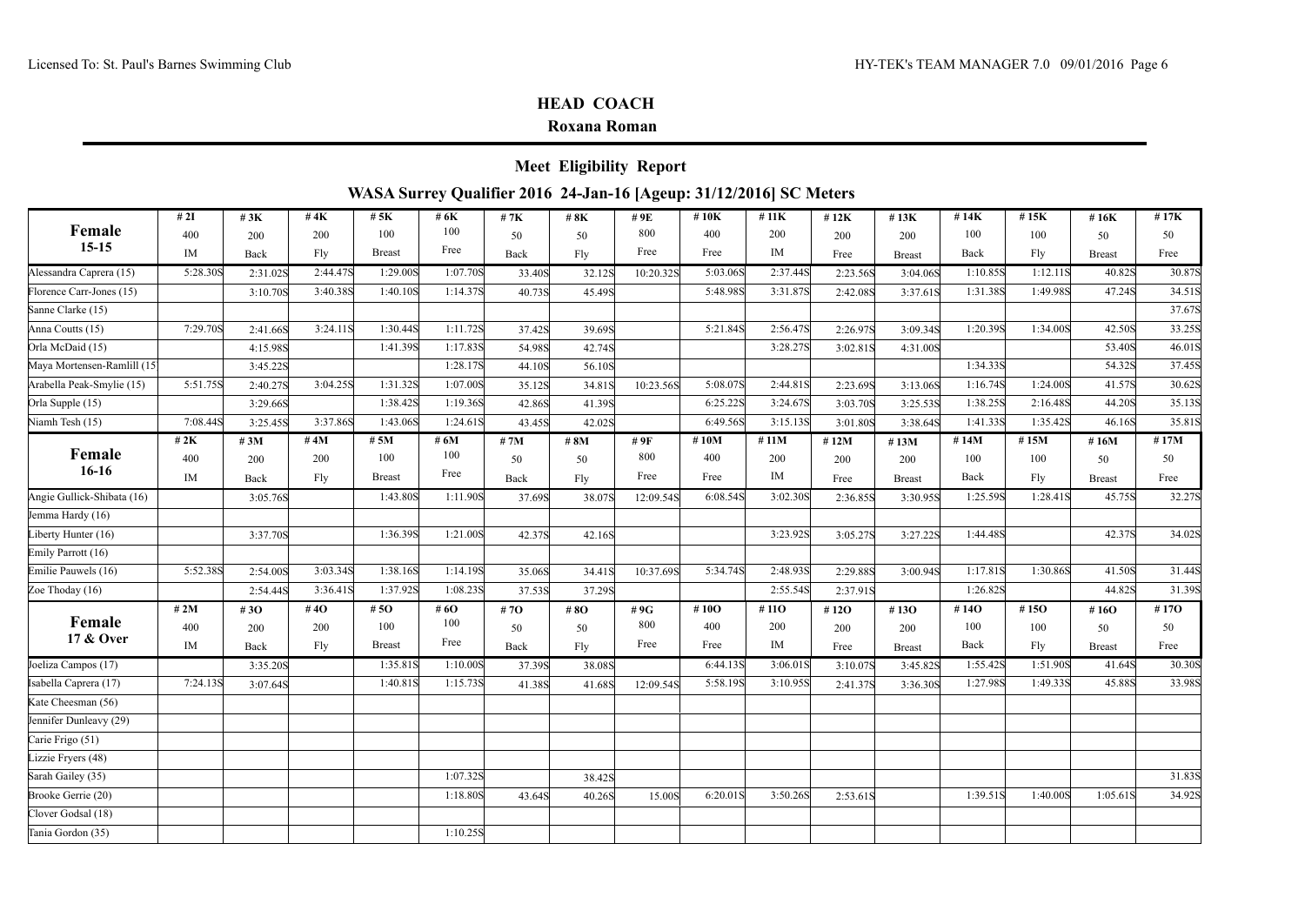### **Roxana Roman**

**Meet Eligibility Report**

|                              | # $2M$   | #30      | #40      | # 5 $\Omega$  | # 6O     | # 7 $\mathbf{O}$ | #8O    | #9G       | # $10O$  | # $110$  | #12 $O$  | #13O          | #14O     | #15O     | #16O          | #17O   |
|------------------------------|----------|----------|----------|---------------|----------|------------------|--------|-----------|----------|----------|----------|---------------|----------|----------|---------------|--------|
| Female                       | 400      | 200      | 200      | 100           | 100      | 50               | 50     | 800       | 400      | 200      | 200      | 200           | 100      | 100      | 50            | 50     |
| 17 & Over                    | IM       | Back     | Fly      | <b>Breast</b> | Free     | Back             | Fly    | Free      | Free     | IM       | Free     | <b>Breast</b> | Back     | Fly      | <b>Breast</b> | Free   |
| Dawn Grantham (50)           |          |          |          |               |          |                  |        |           |          |          |          |               |          |          |               |        |
| Rebecca Gullick-Shibata (18) |          | 2:54.92S |          | 1:30.85S      | 1:08.06S | 38.23S           | 35.04S | 11:19.15S | 6:12.298 | 2:54.89S | 2:34.73S | 3:16.33S      | 1:23.59S | 1:29.48S | 42.37S        | 31.43S |
| Alison Hawksley (50)         |          |          |          |               | 1:30.45S |                  |        | 14:29.00S | 7:08.09S |          | 3:19.61S |               | 1:49.92S |          |               | 38.73S |
| Sue Heenan (43)              |          |          |          |               |          |                  |        |           |          |          |          |               |          |          |               |        |
| Heather Hodge (29)           |          |          |          |               |          | 36.99S           |        |           |          |          |          |               | 1:21.398 |          |               | 31.05S |
| Shelia Jansen (49)           |          |          |          |               | 1:07.28S |                  | 35.56S | 10:15.47S | 5:06.21S | 2:53.78S | 2:23.36S |               |          |          |               | 32.73S |
| Marianne Lawrie (56)         |          |          |          |               | 1:12.00S |                  |        |           |          |          | 2:41.15S |               | 1:35.04S |          |               | 32.58S |
| Elaine McDaid (57)           |          |          |          | 1:29.92S      |          |                  |        |           |          | 3:18.54S | 2:59.45S |               |          |          | 40.63S        | 35.80S |
| Seraphina Monson (18)        | 6:09.67S | 2:43.11S | 3:44.45S | 1:36.95S      | 1:09.39S | 34.95S           | 35.58S | 11:30.64S | 5:29.09S | 2:50.32S | 2:29.15S | 3:27.24S      | 1:15.48S | 1:29.16S | 44.01S        | 31.20S |
| April Owens (52)             |          |          |          |               |          |                  |        |           |          |          |          |               |          |          |               |        |
| Dorota Pasek-Loughran (47)   |          |          |          |               | 1:24.30S |                  |        | 11:53.98S | 5:54.17S |          | 2:55.00S |               |          |          |               | 40.49S |
| Joan Pattle (52)             |          |          |          |               |          |                  |        |           |          |          |          |               |          |          |               |        |
| Krisztina Polgar (47)        |          |          |          |               |          |                  |        |           |          |          |          |               |          |          |               |        |
| Angela Regazzoni (42)        |          |          |          |               |          |                  |        |           |          |          |          |               |          |          |               |        |
| Roxana Roman (36)            |          |          |          |               |          |                  |        |           |          |          |          |               |          |          |               |        |
| Rosalind Sambrook-Smith (4:  |          |          |          |               | 1:07.03S |                  |        |           |          |          | 2:28.57S |               |          |          |               | 32.77S |
| Sophia Supple (48)           |          |          |          |               |          |                  |        |           |          |          |          |               |          |          |               |        |
| Nicola Sutherland (33)       |          |          |          |               |          |                  |        |           |          |          |          |               |          |          |               |        |
| Begona Tomas-Navarro (32)    |          |          |          |               |          |                  |        |           |          |          |          |               |          |          |               |        |
| Bridget Trefgarne (50)       |          | 2:51.40S |          |               |          |                  | 40.81S |           |          |          |          |               | 1:21.56S |          |               |        |
| Natalja Vasina (36)          |          |          |          |               |          |                  |        |           |          |          |          |               |          |          |               |        |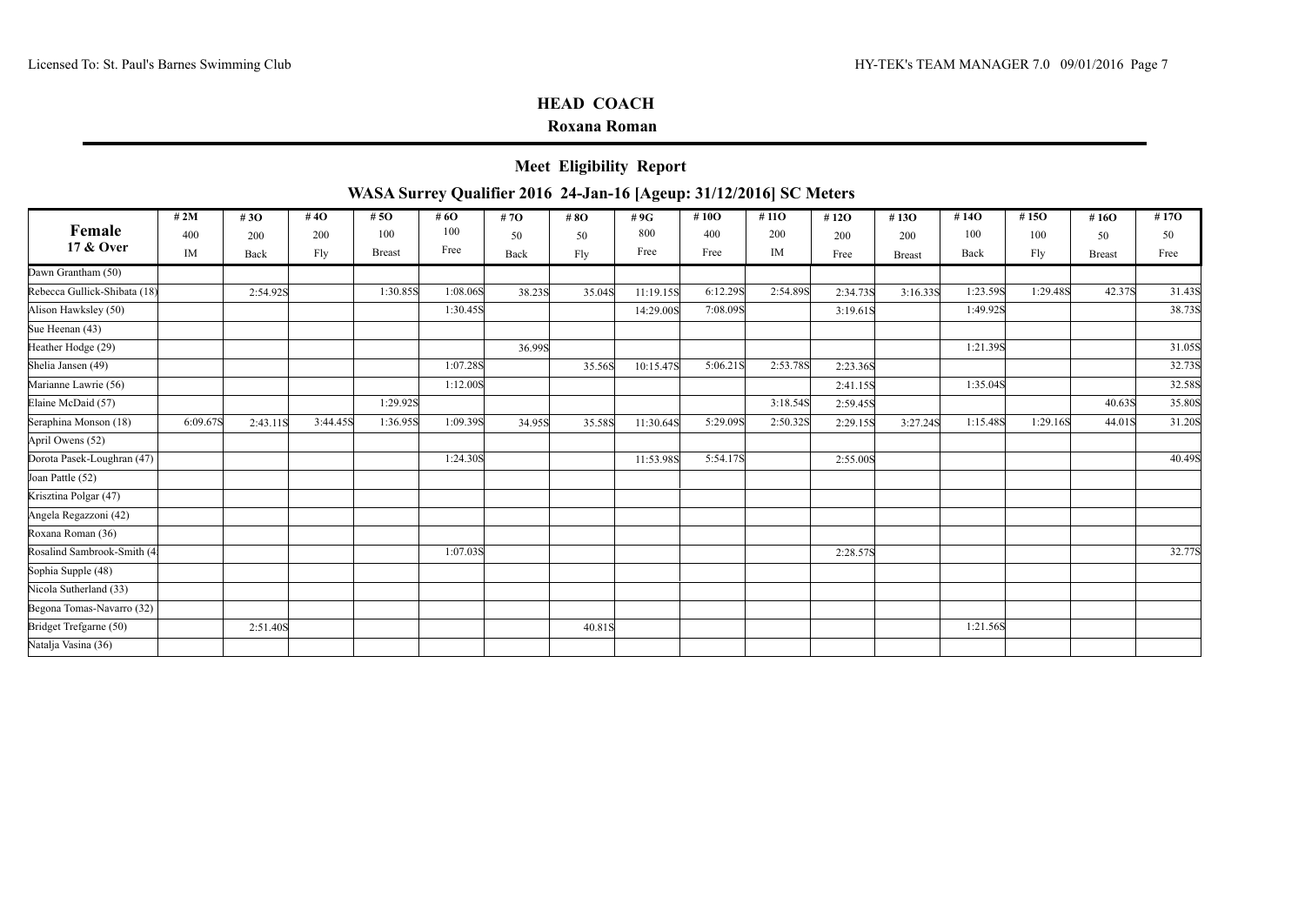| <b>Meet Eligibility Report</b>                                     |  |
|--------------------------------------------------------------------|--|
| WASA Surrey Qualifier 2016 24-Jan-16 [Ageup: 31/12/2016] SC Meters |  |

|                            | # $3B$   | #4 $B$    | # $5B$        | # 6B     | # $7B$        | # 8B     | #10 $B$  | #11B     | # $12B$  | #13B          | #14B     | #15B          | #16 $B$       | #17B     |               |        |
|----------------------------|----------|-----------|---------------|----------|---------------|----------|----------|----------|----------|---------------|----------|---------------|---------------|----------|---------------|--------|
| Male                       | 200      | 200       | 100           | 100      | 50            | 50       | 400      | 200      | 200      | 200           | 100      | 100           | 50            | 50       |               |        |
| $10-10$                    | Back     | Fly       | <b>Breast</b> | Free     | Back          | Fly      | Free     | IM       | Free     | <b>Breast</b> | Back     | Fly           | <b>Breast</b> | Free     |               |        |
| Enzo Beattie (10)          |          |           |               |          |               |          |          |          |          |               |          |               |               |          |               |        |
| Massimo Caprera (10)       | 4:28.06S |           |               | 2:04.50S | 1:03.62S      |          | 9:14.81S |          | 4:30.00S |               | 2:13.81S |               | 1:20.63S      | 56.62S   |               |        |
| Henry Cowell (10)          |          |           |               |          | 1:05.65S      |          |          |          |          |               |          |               | 1:08.25S      | 1:01.88S |               |        |
| Nicholas Dyer (10)         |          |           |               |          | 52.68S        | 54.52S   |          |          |          |               |          |               | 1:08.50S      | 48.50S   |               |        |
| Jonathan Foo (10)          |          |           |               |          |               |          |          |          |          |               |          |               |               |          |               |        |
| Mateusz Loughran (10)      |          |           | 2:23.938      |          | 1:00.63S      | 1:06.31S |          |          | 3:59.69S | 5:17.88S      | 2:16.25S |               |               | 55.25S   |               |        |
| Jack McPhillips (10)       |          |           |               |          |               |          |          |          |          |               |          |               |               |          |               |        |
| Ryan Pakendorf (10)        |          |           |               |          | 1:05.75S      |          |          |          |          |               |          |               | 1:03.81S      | 52.94S   |               |        |
| Charles Ridley (10)        |          |           |               |          |               |          |          |          |          |               |          |               |               | 45.19S   |               |        |
| Kynan Tallec-Botos (10)    | 3:02.69S |           |               | 1:17.03S | 39.97S        | 37.01S   |          | 3:11.19S | 2:42.48S |               | 1:26.88S |               | 48.90S        | 32.97S   |               |        |
| Thomas Truelove (10)       |          |           |               |          |               | 56.00S   |          |          |          |               |          |               |               | 41.19S   |               |        |
| Harry Wood (10)            |          |           |               |          |               |          |          |          |          |               |          |               |               |          |               |        |
| Rory Woodhatch-Stuart (10) |          |           |               |          |               |          |          |          |          |               |          |               |               |          |               |        |
|                            | #1A      | # 2B      | #3D           | #4D      | # $5D$        | # $6D$   | # 7D     | #8D      | # $10D$  | #11D          | #12D     | #13D          | #14D          | #15D     | #16D          | #17D   |
| Male                       | 1500     | 400       | 200           | 200      | 100           | 100      | 50       | 50       | 400      | 200           | 200      | 200           | 100           | 100      | 50            | 50     |
| $11 - 11$                  | Free     | IM        | Back          | Fly      | <b>Breast</b> | Free     | Back     | Fly      | Free     | IM            | Free     | <b>Breast</b> | Back          | Fly      | <b>Breast</b> | Free   |
| Alexander King (11)        |          |           |               |          |               |          | 53.09S   | 1:04.00S |          |               |          |               | 1:53.13S      |          | 1:02.62S      | 44.58S |
| Altan Mardin (11)          |          |           |               |          |               |          |          |          |          |               |          |               |               |          |               |        |
| Casper Martin (11)         |          |           |               |          |               | 1:28.02S | 49.70S   | 52.82S   |          |               |          |               |               |          | 53.74S        | 38.86S |
| Cameron Nelson (11)        |          |           |               |          | 1:47.00S      | 1:28.63S | 48.67S   | 44.00S   |          |               | 3:15.06S |               |               |          | 53.19S        | 36.69S |
| Robbie Proddow (11)        |          |           |               |          | 1:57.24S      | 1:37.50S | 48.75S   |          |          |               | 3:53.47S | 4:03.50S      | 1:47.56S      |          | 53.75S        | 39.91S |
| Alexander Rose (11)        |          |           |               |          |               |          |          |          |          |               |          |               |               |          |               | 46.65S |
| Jack Rossiter (11)         |          |           |               |          |               |          | 1:00.45S |          |          |               |          |               |               |          | 1:10.61S      | 52.54S |
| James Rossiter (11)        |          |           |               |          | 2:14.22S      | 1:26.56S | 41.74S   | 48.88S   |          | 3:33.238      | 3:09.76S | 4:18.84S      | 1:29.53S      | 2:11.75S | 52.06S        | 35.87S |
| Roman Sellers (11)         |          | 8:19.97S  |               |          |               | 1:33.938 |          | 51.62S   |          |               | 3:21.25S |               |               |          | 59.01S        | 40.63S |
| Dylan Staveley (11)        |          |           |               |          |               |          |          |          |          |               |          |               |               |          |               |        |
|                            | # $1B$   | # $2D$    | #3F           | # $4F$   | # $5F$        | # 6F     | # $7F$   | #8F      | #10F     | # 11F         | #12F     | #13F          | #14F          | #15F     | #16F          | #17F   |
| Male                       | 1500     | 400       | 200           | 200      | 100           | 100      | 50       | 50       | 400      | 200           | 200      | 200           | 100           | 100      | 50            | 50     |
| $12 - 12$                  | Free     | <b>IM</b> | Back          | Fly      | <b>Breast</b> | Free     | Back     | Fly      | Free     | IM            | Free     | <b>Breast</b> | Back          | Fly      | <b>Breast</b> | Free   |
| Euan Beattie (12)          |          |           |               |          |               |          |          |          |          |               |          |               |               |          |               |        |
| Jack Billingsley (12)      |          |           |               |          |               | 1:34.92S | 44.26S   | 54.60S   |          |               |          |               |               |          | 55.02S        | 43.56S |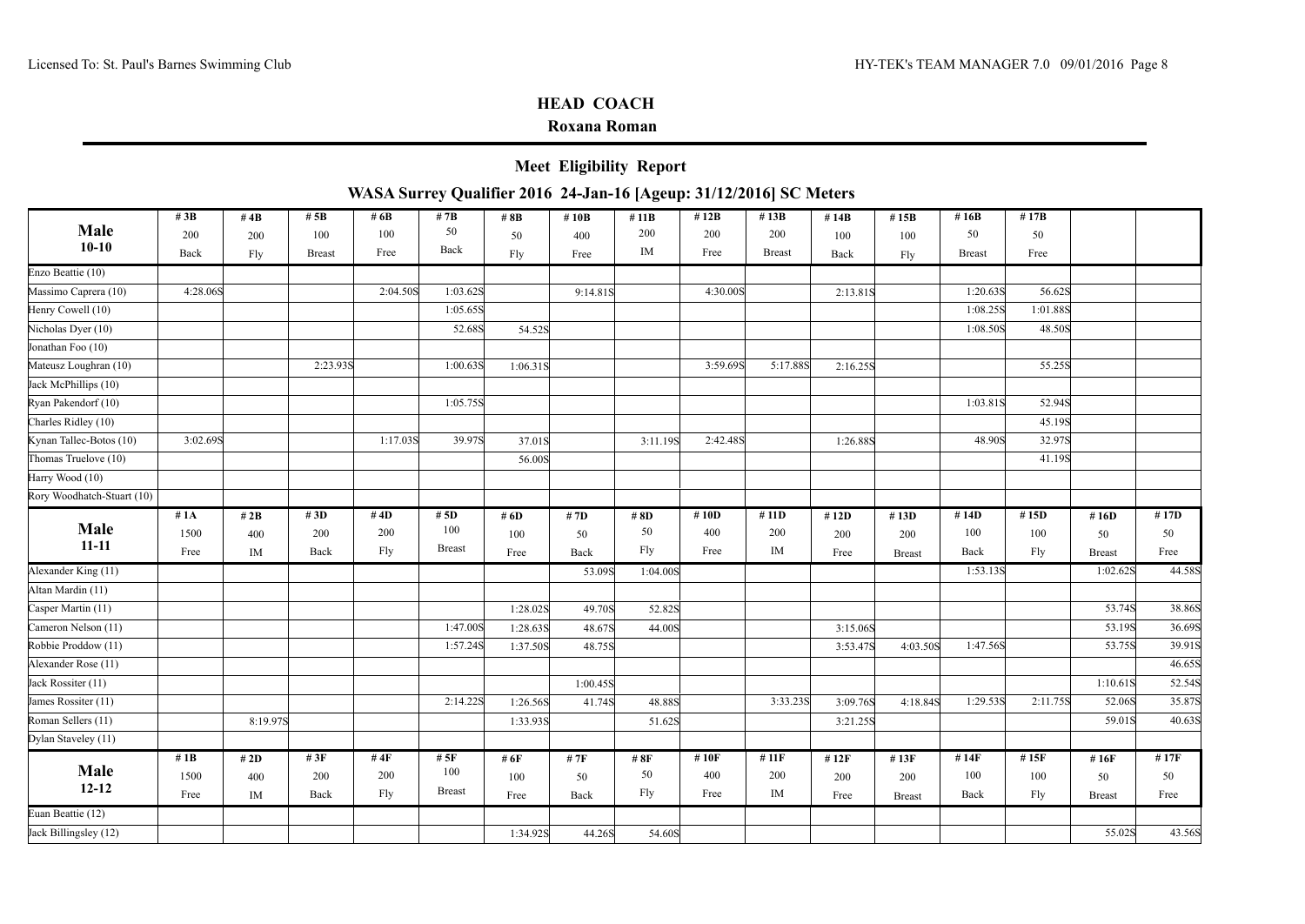|                                                                    | <b>Meet Eligibility Report</b> |  |
|--------------------------------------------------------------------|--------------------------------|--|
| WASA Surrey Qualifier 2016 24-Jan-16 [Ageup: 31/12/2016] SC Meters |                                |  |

|                             | #1B               | # 2D     | #3F      | #4 $F$   | #5F           | # 6F     | # 7F   | #8F      | #10F     | # 11F    | #12F     | #13F          | #14F     | #15F     | #16F          | #17F   |
|-----------------------------|-------------------|----------|----------|----------|---------------|----------|--------|----------|----------|----------|----------|---------------|----------|----------|---------------|--------|
| Male                        | 1500              | 400      | 200      | 200      | 100           | 100      | 50     | 50       | 400      | 200      | 200      | 200           | 100      | 100      | 50            | 50     |
| $12 - 12$                   | Free              | IM       | Back     | Fly      | <b>Breast</b> | Free     | Back   | Fly      | Free     | IM       | Free     | <b>Breast</b> | Back     | Fly      | <b>Breast</b> | Free   |
| Alexander Crowley (12)      |                   |          |          |          |               | 1:33.66S | 50.75S |          |          |          |          |               |          |          | 1:03.68S      | 40.28S |
| Alex Dinan (12)             |                   |          | 3:48.57S |          |               | 1:35.36S | 48.18S |          | 8:30.00S |          | 3:50.61S | 4:00.24S      |          |          | 56.04S        | 42.71S |
| Joshua Elder (12)           |                   |          |          |          |               | 1:24.50S | 44.64S | 47.92S   |          |          |          |               |          | 1:46.67S | 58.64S        | 39.16S |
| Sebastian Evans (12)        |                   |          | 3:11.18S |          | 1:50.12S      | 1:13.86S | 42.07S | 41.85S   | 6:09.31S | 3:15.06S | 2:50.75S | 4:13.84S      |          | 1:52.08S | 54.69S        | 33.15S |
| Tomasz Findlater (12)       |                   |          |          |          |               |          |        | 1:08.42S |          |          |          |               |          |          |               | 46.16S |
| Maxwell Furth (12)          |                   |          |          |          |               |          | 56.88S |          |          |          |          |               |          |          | 1:02.01S      | 48.61S |
| Adrian Gui (12)             |                   |          |          |          | 1:53.75S      | 1:21.75S | 46.18S | 44.32S   |          | 3:27.56S | 3:13.86S |               |          |          | 51.26S        | 37.37S |
| Marcus Gui (12)             |                   |          |          |          | 1:52.62S      | 1:13.56S | 41.12S | 39.69S   |          |          | 3:09.63S |               |          |          | 48.25S        | 33.44S |
| Dominik Hagmann (12)        |                   |          |          |          |               |          |        |          |          |          |          |               |          |          |               |        |
| Christopher Hardy (12)      |                   |          |          |          |               | 1:42.37S |        |          | 7:11.00S | 3:30.32S | 2:58.37S |               | 1:50.86S |          |               | 38.95S |
| Callum Lanigan (12)         |                   |          |          |          |               |          | 48.14S |          |          |          |          |               |          |          |               | 41.10S |
| Victor Lazkani (12)         |                   |          |          |          |               |          |        | 51.63S   |          |          |          |               |          |          |               | 43.50S |
| Camden Leyhane (12)         |                   |          |          |          |               |          |        |          |          |          | 3:27.36S |               |          |          |               | 50.70S |
| Theodore McChesney (12)     |                   |          |          |          |               | 1:14.63S | 38.00S | 36.94S   |          |          |          |               | 1:24.94S |          | 48.50S        | 32.45S |
| Marvin Mortensen-Ramlill (1 |                   |          |          |          |               |          |        |          |          |          |          |               |          |          |               |        |
| Cian Newland (12)           |                   |          |          |          | 2:00.38S      | 1:39.74S | 49.03S | 48.44S   | 7:25.11S | 3:41.62S | 3:11.13S | 4:20.37S      | 1:38.56S |          | 1:02.61S      | 38.46S |
| Joshua Niblett (12)         |                   |          |          |          |               |          | 53.20S |          |          |          | 3:56.25S |               |          |          | 58.05S        | 45.23S |
| Dan Price (12)              |                   |          |          |          |               |          |        |          |          |          |          |               |          |          |               |        |
| Matthew Wall (12)           |                   |          |          |          |               |          | 57.82S | 1:08.54S |          |          |          |               |          |          |               | 46.32S |
|                             | #1 $\overline{C}$ | # $2F$   | #3H      | #4H      | #5H           | # 6H     | #7H    | #8H      | #10H     | #11H     | #12H     | #13H          | #14H     | #15H     | #16H          | #17H   |
| Male                        | 1500              | 400      | 200      | 200      | 100           | 100      | 50     | 50       | 400      | 200      | 200      | 200           | 100      | 100      | 50            | 50     |
| $13 - 13$                   | Free              | IM       | Back     | Fly      | <b>Breast</b> | Free     | Back   | Fly      | Free     | $\rm IM$ | Free     | <b>Breast</b> | Back     | Fly      | <b>Breast</b> | Free   |
| Henry Appleby-Taylor (13)   |                   |          |          |          |               |          | 50.06S | 57.85S   |          |          |          |               |          |          | 58.31S        | 44.37S |
| Malachi Cohen (13)          | 20:45.06S         | 5:41.65S | 2:34.83S | 2:36.04S | 1:37.63S      | 1:12.38S | 33.96S | 31.58S   | 5:11.57S | 2:41.89S | 2:28.80S | 3:23.25S      | 1:15.54S | 1:11.79S | 44.50S        | 32.19S |
| Alen Durakovic (13)         |                   |          |          |          |               | 1:28.48S | 50.67S |          |          |          | 3:23.97S | 4:58.51S      |          |          | 55.75S        |        |
| Gavriil Fakih (13)          | 22:43.31S         |          | 3:37.30S |          | 1:33.50S      | 1:14.50S | 40.38S | 49.63S   | 5:48.37S |          | 2:40.75S | 3:13.65S      |          |          | 42.69S        | 33.12S |
| Oscar Gleghorn (13)         |                   |          |          |          |               | 1:29.50S |        |          |          |          | 3:16.12S |               |          |          |               | 38.56S |
| Ismail Mardin (13)          |                   |          |          |          |               |          | 51.35S |          |          |          |          |               |          |          | 1:02.00S      | 47.95S |
| Oliver Onillon (13)         |                   |          |          |          | 1:56.63S      |          | 47.00S | 47.73S   |          |          | 3:04.50S |               | 1:42.56S |          | 53.39S        | 37.75S |
| Nicolo Rossi (13)           |                   |          | 3:00.68S |          | 1:50.37S      | 1:19.19S | 42.95S | 41.63S   |          | 3:06.44S | 2:45.31S | 3:42.56S      | 1:32.39S | 1:45.31S | 55.86S        | 32.94S |
| Harvey Sellers (13)         |                   |          |          |          |               | 1:31.64S |        | 50.19S   |          |          | 3:43.64S | 4:26.88S      |          |          | 55.43S        | 39.94S |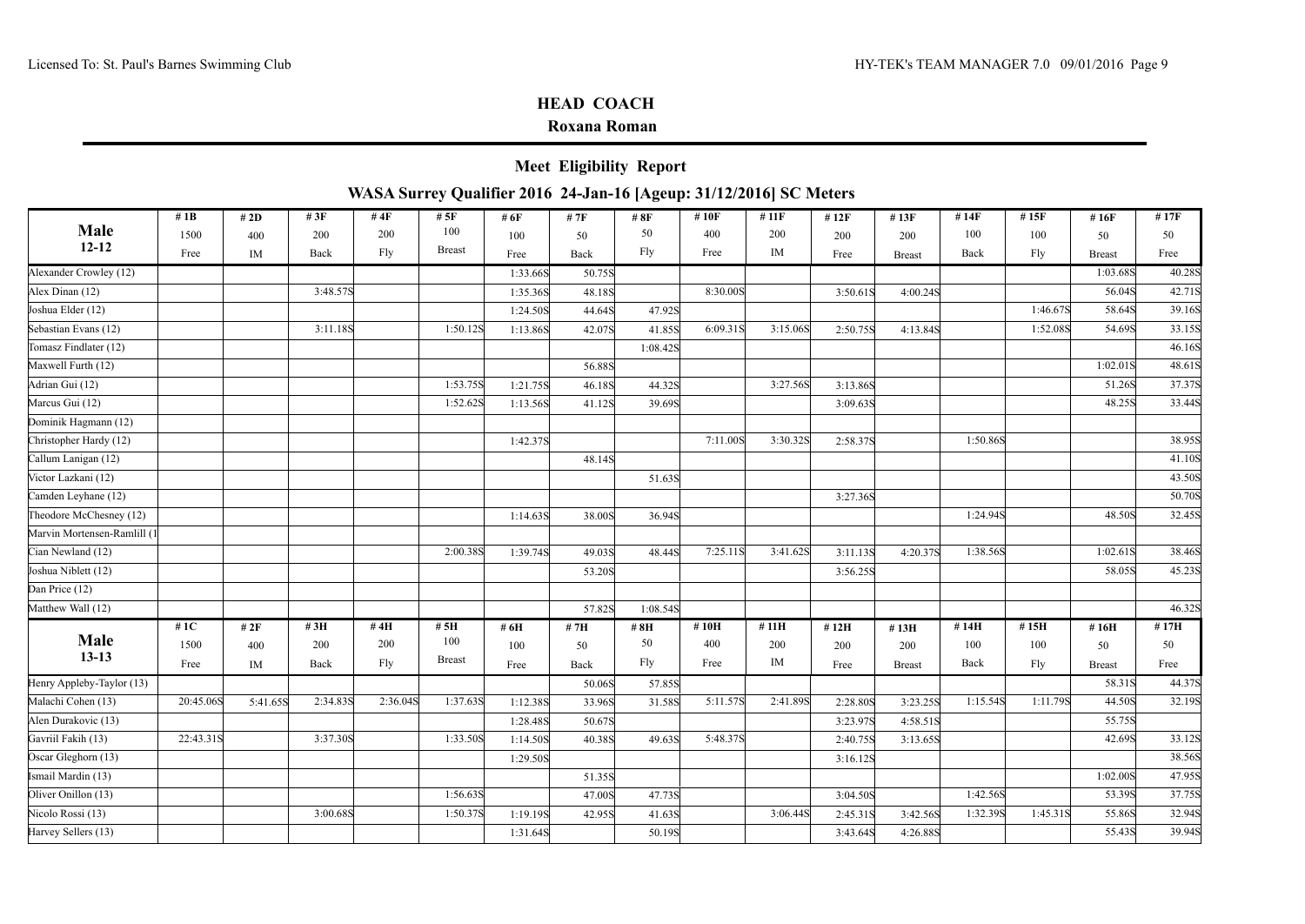| WASA Surrey Qualifier 2016 24-Jan-16 [Ageup: 31/12/2016] SC Meters<br># $1C$<br>#5H<br>#14H<br>#15H<br>#17H<br># 2F<br>#3H<br>#4H<br># 6H<br>#7H<br>#8H<br>#10H<br>#11H<br>#12H<br>#16H<br>#13H<br>Male<br>100<br>50<br>200<br>400<br>1500<br>200<br>50<br>200<br>100<br>100<br>400<br>50<br>200<br>200<br>50<br>100<br>$13 - 13$<br><b>Breast</b><br>Fly<br>IM<br>Fly<br>Free<br>Fly<br>Free<br>Back<br>Back<br>Free<br>IM<br>Back<br>Free<br>Free<br><b>Breast</b><br><b>Breast</b><br>Julius Turley (13)<br>3:13.41S<br>6:20.07S<br>3:45.64S<br>1:03.77S<br>1:26.68S<br>47.34S<br>53.11S<br>3:01.82S<br>1:52.22S<br>Theodor Weiss (13)<br>3:50.44S<br>52.12S<br>54.97S<br>3:29.62S<br>1:34.69S<br>46.25S<br>4:54.11S<br>48.62S<br>Patrick Wetzel (13)<br>1:45.56S<br>3:34.16S<br>1:35.47S<br>1:22.64S<br>41.94S<br>40.31S<br>3:03.14S<br>3:50.25S<br>4:42.01S<br>1:00.01S<br>Nicholas Wong (13)<br>52.22S<br># $3J$<br># $4J$<br># $5J$<br>#10J<br># $14J$<br>#15J<br># $17J$<br># 1D<br># $6J$<br>#8J<br>#11J<br>#12J<br>#2H<br># 7J<br># $13J$<br># $16J$<br>Male<br>100<br>50<br>200<br>400<br>200<br>1500<br>200<br>100<br>50<br>100<br>400<br>50<br>200<br>200<br>50<br>100<br>$14 - 14$<br><b>Breast</b><br>Fly<br>IM<br>Fly<br>Free<br>Back<br>Back<br>Fly<br>Free<br>Free<br>IM<br>Back<br>Free<br><b>Breast</b><br>Free<br><b>Breast</b><br>3:14.57S<br>1:53.06S<br>7:24.73S<br>3:18.50S<br>1:50.29S<br>49.80S<br>Adam Benaben (14)<br>1:24.38S<br>47.92S<br>3:05.87S<br>3:38.38S<br>1:56.49S<br>Inigo Fox Cockett (14)<br>3:03.87S<br>6:46.38S<br>3:25.96S<br>1:23.91S<br>1:51.61S<br>51.26S<br>37.98S<br>44.12S<br>7:29.16S<br>1:21.79S<br>3:04.63S<br>4:08.36S<br>25:32.35S<br>2:53.44S<br>1:17.18S<br>6:38.62S<br>2:44.76S<br>Toby Fryers (14)<br>4:21.99S<br>33.75S<br>1:16.95S<br>1:26.94S<br>35.65S<br>2:28.94S<br>5:56.04S<br>1:05.78S<br>32.64S<br>2:48.26S<br>Daniel Illis (14)<br>23:31.81S<br>3:20.68S<br>1:50.06S<br>6:05.50S<br>3:18.18S<br>1:36.35S<br>48.06S<br>40.25S<br>6:59.68S<br>1:15.43S<br>43.88S<br>2:41.13S<br>4:29.09S<br>Alexander Moreno (14)<br>48.57S<br>Joseph Niblett (14)<br>1:27.31S<br>43.60S<br>2:55.13S<br>2:56.498<br>1:32.56S<br>42.25S<br>Benedict Owens (14)<br>20:33.44S<br>5:00.00S<br>2:45.28S<br>1:24.19S<br>1:23.83S<br>5:39.38S<br>1:07.00S<br>38.00S<br>35.52S<br>2:22.21S<br>3:08.88S<br>4:23.09S<br>1:44.37S<br>51.86S<br>William Pattle (14)<br>1:30.22S<br>44.47S<br>3:44.01S<br>2:01.60S<br>53.54S<br>Zachary Thoday (14)<br>1:43.45S<br>47.22S<br>58.11S<br>3:44.82S<br>#1E<br># $5L$<br># $2J$<br># $3L$<br>#4L<br># $10L$<br># 11L<br>#14L<br>#15L<br>#17L<br># $6L$<br># 7L<br># $8L$<br>#12L<br>#16L<br>#13L<br>Male<br>100<br>50<br>200<br>400<br>200<br>1500<br>200<br>50<br>100<br>100<br>400<br>50<br>200<br>200<br>50<br>100<br>$15 - 15$<br><b>Breast</b><br>Fly<br>IM<br>Fly<br>Free<br>Back<br>Back<br>Fly<br>Free<br>Free<br>IM<br>Back<br>Free<br><b>Breast</b><br>Free<br><b>Breast</b><br>17:56.74S<br>2:51.69S<br>2:20.64S<br>4:33.96S<br>2:28.12S<br>1:09.85S<br>Samuel Beverley (15)<br>1:01.24S<br>55.36S<br>5:22.38S<br>1:02.22S<br>29.11S<br>2:10.44S<br>35.76S<br>2:55.75S<br>3:38.57S<br>Themis Frigo (15)<br>23:15.81S<br>1:19.68S<br>5:59.74S<br>2:34.25S<br>1:16.30S<br>1:23.99S<br>38.80S<br>30.22S<br>3:23.94S<br>6:08.39S<br>1:00.90S<br>31.00S<br>2:20.37S<br>3:54.10S<br>2:24.20S<br>1:00.90S<br>Oliver Gerrie (15)<br>1:02.78S<br>1:31.86S<br>46.20S<br>4:51.70S<br>Louis Grantham (15)<br>3:02.49S<br>1:38.75S<br>6:10.75S<br>2:52.60S<br>1:20.52S<br>1:27.50S<br>45.13S<br>7:09.82S<br>37.43S<br>2:29.91S<br>1:06.17S<br>36.72S<br>3:56.93S<br>Huw Kenna (15)<br>1:32.86S<br>Ilyas Mardin (15)<br>1:01.36S<br>50.01S<br>2:38.54S<br>21:29.81S<br>3:10.50S<br>1:33.31S<br>5:26.50S<br>2:49.21S<br>1:11.65S<br>1:33.84S<br>42.81S<br>Adam Roberts (15)<br>36.09S<br>8:26.45S<br>1:08.63S<br>33.17S<br>2:28.50S<br>3:15.12S<br>Archibald Turley (15)<br>3:39.39S<br>2:15.20S<br>25:49.42S<br>6:19.61S<br>3:51.74S<br>1:44.80S<br>1:00.12S<br>6:57.67S<br>1:34.29S<br>46.27S<br>40.35S<br>3:17.67S<br>4:45.82S<br>Izaak Wort (15)<br>#1 $F$<br># $3N$<br># $4N$<br># $10N$<br># $15N$<br># $5N$<br># $6N$<br># $8N$<br>#11N<br>#14N<br>#17N<br>#2L<br># $7N$<br>#12N<br>#13N<br># $16N$<br>Male<br>100<br>50<br>400<br>1500<br>200<br>200<br>200<br>50<br>100<br>100<br>400<br>50<br>200<br>200<br>50<br>100<br>$16-16$<br><b>Breast</b><br>Fly<br>IM<br>Fly<br>Free<br>Fly<br>Free<br>IM<br>Back<br>Back<br>Free<br>Back<br>Free<br>Free<br><b>Breast</b><br><b>Breast</b> |  |  |  | <b>Meet Eligibility Report</b> |  |  |  |  |        |
|------------------------------------------------------------------------------------------------------------------------------------------------------------------------------------------------------------------------------------------------------------------------------------------------------------------------------------------------------------------------------------------------------------------------------------------------------------------------------------------------------------------------------------------------------------------------------------------------------------------------------------------------------------------------------------------------------------------------------------------------------------------------------------------------------------------------------------------------------------------------------------------------------------------------------------------------------------------------------------------------------------------------------------------------------------------------------------------------------------------------------------------------------------------------------------------------------------------------------------------------------------------------------------------------------------------------------------------------------------------------------------------------------------------------------------------------------------------------------------------------------------------------------------------------------------------------------------------------------------------------------------------------------------------------------------------------------------------------------------------------------------------------------------------------------------------------------------------------------------------------------------------------------------------------------------------------------------------------------------------------------------------------------------------------------------------------------------------------------------------------------------------------------------------------------------------------------------------------------------------------------------------------------------------------------------------------------------------------------------------------------------------------------------------------------------------------------------------------------------------------------------------------------------------------------------------------------------------------------------------------------------------------------------------------------------------------------------------------------------------------------------------------------------------------------------------------------------------------------------------------------------------------------------------------------------------------------------------------------------------------------------------------------------------------------------------------------------------------------------------------------------------------------------------------------------------------------------------------------------------------------------------------------------------------------------------------------------------------------------------------------------------------------------------------------------------------------------------------------------------------------------------------------------------------------------------------------------------------------------------------------------------------------------------------------------------------------------------------------------------------------------------------------------------------------------------------------------------------------------------------------------------------------------------------------------------------------------------------------------------------------------------------------------------------------------------------------------------------------------------------------------------------------------------------------------------------------------------------------------------------------------------------------------------------------------------------------------------------------------------------------------------------------------------------------------------------------------------------------------------------------------------------------------------------------------------------------|--|--|--|--------------------------------|--|--|--|--|--------|
|                                                                                                                                                                                                                                                                                                                                                                                                                                                                                                                                                                                                                                                                                                                                                                                                                                                                                                                                                                                                                                                                                                                                                                                                                                                                                                                                                                                                                                                                                                                                                                                                                                                                                                                                                                                                                                                                                                                                                                                                                                                                                                                                                                                                                                                                                                                                                                                                                                                                                                                                                                                                                                                                                                                                                                                                                                                                                                                                                                                                                                                                                                                                                                                                                                                                                                                                                                                                                                                                                                                                                                                                                                                                                                                                                                                                                                                                                                                                                                                                                                                                                                                                                                                                                                                                                                                                                                                                                                                                                                                                                                              |  |  |  |                                |  |  |  |  |        |
|                                                                                                                                                                                                                                                                                                                                                                                                                                                                                                                                                                                                                                                                                                                                                                                                                                                                                                                                                                                                                                                                                                                                                                                                                                                                                                                                                                                                                                                                                                                                                                                                                                                                                                                                                                                                                                                                                                                                                                                                                                                                                                                                                                                                                                                                                                                                                                                                                                                                                                                                                                                                                                                                                                                                                                                                                                                                                                                                                                                                                                                                                                                                                                                                                                                                                                                                                                                                                                                                                                                                                                                                                                                                                                                                                                                                                                                                                                                                                                                                                                                                                                                                                                                                                                                                                                                                                                                                                                                                                                                                                                              |  |  |  |                                |  |  |  |  |        |
|                                                                                                                                                                                                                                                                                                                                                                                                                                                                                                                                                                                                                                                                                                                                                                                                                                                                                                                                                                                                                                                                                                                                                                                                                                                                                                                                                                                                                                                                                                                                                                                                                                                                                                                                                                                                                                                                                                                                                                                                                                                                                                                                                                                                                                                                                                                                                                                                                                                                                                                                                                                                                                                                                                                                                                                                                                                                                                                                                                                                                                                                                                                                                                                                                                                                                                                                                                                                                                                                                                                                                                                                                                                                                                                                                                                                                                                                                                                                                                                                                                                                                                                                                                                                                                                                                                                                                                                                                                                                                                                                                                              |  |  |  |                                |  |  |  |  |        |
|                                                                                                                                                                                                                                                                                                                                                                                                                                                                                                                                                                                                                                                                                                                                                                                                                                                                                                                                                                                                                                                                                                                                                                                                                                                                                                                                                                                                                                                                                                                                                                                                                                                                                                                                                                                                                                                                                                                                                                                                                                                                                                                                                                                                                                                                                                                                                                                                                                                                                                                                                                                                                                                                                                                                                                                                                                                                                                                                                                                                                                                                                                                                                                                                                                                                                                                                                                                                                                                                                                                                                                                                                                                                                                                                                                                                                                                                                                                                                                                                                                                                                                                                                                                                                                                                                                                                                                                                                                                                                                                                                                              |  |  |  |                                |  |  |  |  |        |
|                                                                                                                                                                                                                                                                                                                                                                                                                                                                                                                                                                                                                                                                                                                                                                                                                                                                                                                                                                                                                                                                                                                                                                                                                                                                                                                                                                                                                                                                                                                                                                                                                                                                                                                                                                                                                                                                                                                                                                                                                                                                                                                                                                                                                                                                                                                                                                                                                                                                                                                                                                                                                                                                                                                                                                                                                                                                                                                                                                                                                                                                                                                                                                                                                                                                                                                                                                                                                                                                                                                                                                                                                                                                                                                                                                                                                                                                                                                                                                                                                                                                                                                                                                                                                                                                                                                                                                                                                                                                                                                                                                              |  |  |  |                                |  |  |  |  | 40.25S |
|                                                                                                                                                                                                                                                                                                                                                                                                                                                                                                                                                                                                                                                                                                                                                                                                                                                                                                                                                                                                                                                                                                                                                                                                                                                                                                                                                                                                                                                                                                                                                                                                                                                                                                                                                                                                                                                                                                                                                                                                                                                                                                                                                                                                                                                                                                                                                                                                                                                                                                                                                                                                                                                                                                                                                                                                                                                                                                                                                                                                                                                                                                                                                                                                                                                                                                                                                                                                                                                                                                                                                                                                                                                                                                                                                                                                                                                                                                                                                                                                                                                                                                                                                                                                                                                                                                                                                                                                                                                                                                                                                                              |  |  |  |                                |  |  |  |  | 50.09S |
|                                                                                                                                                                                                                                                                                                                                                                                                                                                                                                                                                                                                                                                                                                                                                                                                                                                                                                                                                                                                                                                                                                                                                                                                                                                                                                                                                                                                                                                                                                                                                                                                                                                                                                                                                                                                                                                                                                                                                                                                                                                                                                                                                                                                                                                                                                                                                                                                                                                                                                                                                                                                                                                                                                                                                                                                                                                                                                                                                                                                                                                                                                                                                                                                                                                                                                                                                                                                                                                                                                                                                                                                                                                                                                                                                                                                                                                                                                                                                                                                                                                                                                                                                                                                                                                                                                                                                                                                                                                                                                                                                                              |  |  |  |                                |  |  |  |  | 35.69S |
|                                                                                                                                                                                                                                                                                                                                                                                                                                                                                                                                                                                                                                                                                                                                                                                                                                                                                                                                                                                                                                                                                                                                                                                                                                                                                                                                                                                                                                                                                                                                                                                                                                                                                                                                                                                                                                                                                                                                                                                                                                                                                                                                                                                                                                                                                                                                                                                                                                                                                                                                                                                                                                                                                                                                                                                                                                                                                                                                                                                                                                                                                                                                                                                                                                                                                                                                                                                                                                                                                                                                                                                                                                                                                                                                                                                                                                                                                                                                                                                                                                                                                                                                                                                                                                                                                                                                                                                                                                                                                                                                                                              |  |  |  |                                |  |  |  |  |        |
|                                                                                                                                                                                                                                                                                                                                                                                                                                                                                                                                                                                                                                                                                                                                                                                                                                                                                                                                                                                                                                                                                                                                                                                                                                                                                                                                                                                                                                                                                                                                                                                                                                                                                                                                                                                                                                                                                                                                                                                                                                                                                                                                                                                                                                                                                                                                                                                                                                                                                                                                                                                                                                                                                                                                                                                                                                                                                                                                                                                                                                                                                                                                                                                                                                                                                                                                                                                                                                                                                                                                                                                                                                                                                                                                                                                                                                                                                                                                                                                                                                                                                                                                                                                                                                                                                                                                                                                                                                                                                                                                                                              |  |  |  |                                |  |  |  |  |        |
|                                                                                                                                                                                                                                                                                                                                                                                                                                                                                                                                                                                                                                                                                                                                                                                                                                                                                                                                                                                                                                                                                                                                                                                                                                                                                                                                                                                                                                                                                                                                                                                                                                                                                                                                                                                                                                                                                                                                                                                                                                                                                                                                                                                                                                                                                                                                                                                                                                                                                                                                                                                                                                                                                                                                                                                                                                                                                                                                                                                                                                                                                                                                                                                                                                                                                                                                                                                                                                                                                                                                                                                                                                                                                                                                                                                                                                                                                                                                                                                                                                                                                                                                                                                                                                                                                                                                                                                                                                                                                                                                                                              |  |  |  |                                |  |  |  |  |        |
|                                                                                                                                                                                                                                                                                                                                                                                                                                                                                                                                                                                                                                                                                                                                                                                                                                                                                                                                                                                                                                                                                                                                                                                                                                                                                                                                                                                                                                                                                                                                                                                                                                                                                                                                                                                                                                                                                                                                                                                                                                                                                                                                                                                                                                                                                                                                                                                                                                                                                                                                                                                                                                                                                                                                                                                                                                                                                                                                                                                                                                                                                                                                                                                                                                                                                                                                                                                                                                                                                                                                                                                                                                                                                                                                                                                                                                                                                                                                                                                                                                                                                                                                                                                                                                                                                                                                                                                                                                                                                                                                                                              |  |  |  |                                |  |  |  |  |        |
|                                                                                                                                                                                                                                                                                                                                                                                                                                                                                                                                                                                                                                                                                                                                                                                                                                                                                                                                                                                                                                                                                                                                                                                                                                                                                                                                                                                                                                                                                                                                                                                                                                                                                                                                                                                                                                                                                                                                                                                                                                                                                                                                                                                                                                                                                                                                                                                                                                                                                                                                                                                                                                                                                                                                                                                                                                                                                                                                                                                                                                                                                                                                                                                                                                                                                                                                                                                                                                                                                                                                                                                                                                                                                                                                                                                                                                                                                                                                                                                                                                                                                                                                                                                                                                                                                                                                                                                                                                                                                                                                                                              |  |  |  |                                |  |  |  |  | 35.87S |
|                                                                                                                                                                                                                                                                                                                                                                                                                                                                                                                                                                                                                                                                                                                                                                                                                                                                                                                                                                                                                                                                                                                                                                                                                                                                                                                                                                                                                                                                                                                                                                                                                                                                                                                                                                                                                                                                                                                                                                                                                                                                                                                                                                                                                                                                                                                                                                                                                                                                                                                                                                                                                                                                                                                                                                                                                                                                                                                                                                                                                                                                                                                                                                                                                                                                                                                                                                                                                                                                                                                                                                                                                                                                                                                                                                                                                                                                                                                                                                                                                                                                                                                                                                                                                                                                                                                                                                                                                                                                                                                                                                              |  |  |  |                                |  |  |  |  | 34.32S |
|                                                                                                                                                                                                                                                                                                                                                                                                                                                                                                                                                                                                                                                                                                                                                                                                                                                                                                                                                                                                                                                                                                                                                                                                                                                                                                                                                                                                                                                                                                                                                                                                                                                                                                                                                                                                                                                                                                                                                                                                                                                                                                                                                                                                                                                                                                                                                                                                                                                                                                                                                                                                                                                                                                                                                                                                                                                                                                                                                                                                                                                                                                                                                                                                                                                                                                                                                                                                                                                                                                                                                                                                                                                                                                                                                                                                                                                                                                                                                                                                                                                                                                                                                                                                                                                                                                                                                                                                                                                                                                                                                                              |  |  |  |                                |  |  |  |  | 30.65S |
|                                                                                                                                                                                                                                                                                                                                                                                                                                                                                                                                                                                                                                                                                                                                                                                                                                                                                                                                                                                                                                                                                                                                                                                                                                                                                                                                                                                                                                                                                                                                                                                                                                                                                                                                                                                                                                                                                                                                                                                                                                                                                                                                                                                                                                                                                                                                                                                                                                                                                                                                                                                                                                                                                                                                                                                                                                                                                                                                                                                                                                                                                                                                                                                                                                                                                                                                                                                                                                                                                                                                                                                                                                                                                                                                                                                                                                                                                                                                                                                                                                                                                                                                                                                                                                                                                                                                                                                                                                                                                                                                                                              |  |  |  |                                |  |  |  |  | 34.26S |
|                                                                                                                                                                                                                                                                                                                                                                                                                                                                                                                                                                                                                                                                                                                                                                                                                                                                                                                                                                                                                                                                                                                                                                                                                                                                                                                                                                                                                                                                                                                                                                                                                                                                                                                                                                                                                                                                                                                                                                                                                                                                                                                                                                                                                                                                                                                                                                                                                                                                                                                                                                                                                                                                                                                                                                                                                                                                                                                                                                                                                                                                                                                                                                                                                                                                                                                                                                                                                                                                                                                                                                                                                                                                                                                                                                                                                                                                                                                                                                                                                                                                                                                                                                                                                                                                                                                                                                                                                                                                                                                                                                              |  |  |  |                                |  |  |  |  |        |
|                                                                                                                                                                                                                                                                                                                                                                                                                                                                                                                                                                                                                                                                                                                                                                                                                                                                                                                                                                                                                                                                                                                                                                                                                                                                                                                                                                                                                                                                                                                                                                                                                                                                                                                                                                                                                                                                                                                                                                                                                                                                                                                                                                                                                                                                                                                                                                                                                                                                                                                                                                                                                                                                                                                                                                                                                                                                                                                                                                                                                                                                                                                                                                                                                                                                                                                                                                                                                                                                                                                                                                                                                                                                                                                                                                                                                                                                                                                                                                                                                                                                                                                                                                                                                                                                                                                                                                                                                                                                                                                                                                              |  |  |  |                                |  |  |  |  | 35.05S |
|                                                                                                                                                                                                                                                                                                                                                                                                                                                                                                                                                                                                                                                                                                                                                                                                                                                                                                                                                                                                                                                                                                                                                                                                                                                                                                                                                                                                                                                                                                                                                                                                                                                                                                                                                                                                                                                                                                                                                                                                                                                                                                                                                                                                                                                                                                                                                                                                                                                                                                                                                                                                                                                                                                                                                                                                                                                                                                                                                                                                                                                                                                                                                                                                                                                                                                                                                                                                                                                                                                                                                                                                                                                                                                                                                                                                                                                                                                                                                                                                                                                                                                                                                                                                                                                                                                                                                                                                                                                                                                                                                                              |  |  |  |                                |  |  |  |  | 30.90S |
|                                                                                                                                                                                                                                                                                                                                                                                                                                                                                                                                                                                                                                                                                                                                                                                                                                                                                                                                                                                                                                                                                                                                                                                                                                                                                                                                                                                                                                                                                                                                                                                                                                                                                                                                                                                                                                                                                                                                                                                                                                                                                                                                                                                                                                                                                                                                                                                                                                                                                                                                                                                                                                                                                                                                                                                                                                                                                                                                                                                                                                                                                                                                                                                                                                                                                                                                                                                                                                                                                                                                                                                                                                                                                                                                                                                                                                                                                                                                                                                                                                                                                                                                                                                                                                                                                                                                                                                                                                                                                                                                                                              |  |  |  |                                |  |  |  |  | 41.52S |
|                                                                                                                                                                                                                                                                                                                                                                                                                                                                                                                                                                                                                                                                                                                                                                                                                                                                                                                                                                                                                                                                                                                                                                                                                                                                                                                                                                                                                                                                                                                                                                                                                                                                                                                                                                                                                                                                                                                                                                                                                                                                                                                                                                                                                                                                                                                                                                                                                                                                                                                                                                                                                                                                                                                                                                                                                                                                                                                                                                                                                                                                                                                                                                                                                                                                                                                                                                                                                                                                                                                                                                                                                                                                                                                                                                                                                                                                                                                                                                                                                                                                                                                                                                                                                                                                                                                                                                                                                                                                                                                                                                              |  |  |  |                                |  |  |  |  | 40.68S |
|                                                                                                                                                                                                                                                                                                                                                                                                                                                                                                                                                                                                                                                                                                                                                                                                                                                                                                                                                                                                                                                                                                                                                                                                                                                                                                                                                                                                                                                                                                                                                                                                                                                                                                                                                                                                                                                                                                                                                                                                                                                                                                                                                                                                                                                                                                                                                                                                                                                                                                                                                                                                                                                                                                                                                                                                                                                                                                                                                                                                                                                                                                                                                                                                                                                                                                                                                                                                                                                                                                                                                                                                                                                                                                                                                                                                                                                                                                                                                                                                                                                                                                                                                                                                                                                                                                                                                                                                                                                                                                                                                                              |  |  |  |                                |  |  |  |  |        |
|                                                                                                                                                                                                                                                                                                                                                                                                                                                                                                                                                                                                                                                                                                                                                                                                                                                                                                                                                                                                                                                                                                                                                                                                                                                                                                                                                                                                                                                                                                                                                                                                                                                                                                                                                                                                                                                                                                                                                                                                                                                                                                                                                                                                                                                                                                                                                                                                                                                                                                                                                                                                                                                                                                                                                                                                                                                                                                                                                                                                                                                                                                                                                                                                                                                                                                                                                                                                                                                                                                                                                                                                                                                                                                                                                                                                                                                                                                                                                                                                                                                                                                                                                                                                                                                                                                                                                                                                                                                                                                                                                                              |  |  |  |                                |  |  |  |  |        |
|                                                                                                                                                                                                                                                                                                                                                                                                                                                                                                                                                                                                                                                                                                                                                                                                                                                                                                                                                                                                                                                                                                                                                                                                                                                                                                                                                                                                                                                                                                                                                                                                                                                                                                                                                                                                                                                                                                                                                                                                                                                                                                                                                                                                                                                                                                                                                                                                                                                                                                                                                                                                                                                                                                                                                                                                                                                                                                                                                                                                                                                                                                                                                                                                                                                                                                                                                                                                                                                                                                                                                                                                                                                                                                                                                                                                                                                                                                                                                                                                                                                                                                                                                                                                                                                                                                                                                                                                                                                                                                                                                                              |  |  |  |                                |  |  |  |  |        |
|                                                                                                                                                                                                                                                                                                                                                                                                                                                                                                                                                                                                                                                                                                                                                                                                                                                                                                                                                                                                                                                                                                                                                                                                                                                                                                                                                                                                                                                                                                                                                                                                                                                                                                                                                                                                                                                                                                                                                                                                                                                                                                                                                                                                                                                                                                                                                                                                                                                                                                                                                                                                                                                                                                                                                                                                                                                                                                                                                                                                                                                                                                                                                                                                                                                                                                                                                                                                                                                                                                                                                                                                                                                                                                                                                                                                                                                                                                                                                                                                                                                                                                                                                                                                                                                                                                                                                                                                                                                                                                                                                                              |  |  |  |                                |  |  |  |  | 29.75S |
|                                                                                                                                                                                                                                                                                                                                                                                                                                                                                                                                                                                                                                                                                                                                                                                                                                                                                                                                                                                                                                                                                                                                                                                                                                                                                                                                                                                                                                                                                                                                                                                                                                                                                                                                                                                                                                                                                                                                                                                                                                                                                                                                                                                                                                                                                                                                                                                                                                                                                                                                                                                                                                                                                                                                                                                                                                                                                                                                                                                                                                                                                                                                                                                                                                                                                                                                                                                                                                                                                                                                                                                                                                                                                                                                                                                                                                                                                                                                                                                                                                                                                                                                                                                                                                                                                                                                                                                                                                                                                                                                                                              |  |  |  |                                |  |  |  |  | 27.54S |
|                                                                                                                                                                                                                                                                                                                                                                                                                                                                                                                                                                                                                                                                                                                                                                                                                                                                                                                                                                                                                                                                                                                                                                                                                                                                                                                                                                                                                                                                                                                                                                                                                                                                                                                                                                                                                                                                                                                                                                                                                                                                                                                                                                                                                                                                                                                                                                                                                                                                                                                                                                                                                                                                                                                                                                                                                                                                                                                                                                                                                                                                                                                                                                                                                                                                                                                                                                                                                                                                                                                                                                                                                                                                                                                                                                                                                                                                                                                                                                                                                                                                                                                                                                                                                                                                                                                                                                                                                                                                                                                                                                              |  |  |  |                                |  |  |  |  | 38.75S |
|                                                                                                                                                                                                                                                                                                                                                                                                                                                                                                                                                                                                                                                                                                                                                                                                                                                                                                                                                                                                                                                                                                                                                                                                                                                                                                                                                                                                                                                                                                                                                                                                                                                                                                                                                                                                                                                                                                                                                                                                                                                                                                                                                                                                                                                                                                                                                                                                                                                                                                                                                                                                                                                                                                                                                                                                                                                                                                                                                                                                                                                                                                                                                                                                                                                                                                                                                                                                                                                                                                                                                                                                                                                                                                                                                                                                                                                                                                                                                                                                                                                                                                                                                                                                                                                                                                                                                                                                                                                                                                                                                                              |  |  |  |                                |  |  |  |  | 29.53S |
|                                                                                                                                                                                                                                                                                                                                                                                                                                                                                                                                                                                                                                                                                                                                                                                                                                                                                                                                                                                                                                                                                                                                                                                                                                                                                                                                                                                                                                                                                                                                                                                                                                                                                                                                                                                                                                                                                                                                                                                                                                                                                                                                                                                                                                                                                                                                                                                                                                                                                                                                                                                                                                                                                                                                                                                                                                                                                                                                                                                                                                                                                                                                                                                                                                                                                                                                                                                                                                                                                                                                                                                                                                                                                                                                                                                                                                                                                                                                                                                                                                                                                                                                                                                                                                                                                                                                                                                                                                                                                                                                                                              |  |  |  |                                |  |  |  |  | 40.44S |
|                                                                                                                                                                                                                                                                                                                                                                                                                                                                                                                                                                                                                                                                                                                                                                                                                                                                                                                                                                                                                                                                                                                                                                                                                                                                                                                                                                                                                                                                                                                                                                                                                                                                                                                                                                                                                                                                                                                                                                                                                                                                                                                                                                                                                                                                                                                                                                                                                                                                                                                                                                                                                                                                                                                                                                                                                                                                                                                                                                                                                                                                                                                                                                                                                                                                                                                                                                                                                                                                                                                                                                                                                                                                                                                                                                                                                                                                                                                                                                                                                                                                                                                                                                                                                                                                                                                                                                                                                                                                                                                                                                              |  |  |  |                                |  |  |  |  |        |
|                                                                                                                                                                                                                                                                                                                                                                                                                                                                                                                                                                                                                                                                                                                                                                                                                                                                                                                                                                                                                                                                                                                                                                                                                                                                                                                                                                                                                                                                                                                                                                                                                                                                                                                                                                                                                                                                                                                                                                                                                                                                                                                                                                                                                                                                                                                                                                                                                                                                                                                                                                                                                                                                                                                                                                                                                                                                                                                                                                                                                                                                                                                                                                                                                                                                                                                                                                                                                                                                                                                                                                                                                                                                                                                                                                                                                                                                                                                                                                                                                                                                                                                                                                                                                                                                                                                                                                                                                                                                                                                                                                              |  |  |  |                                |  |  |  |  | 31.06S |
|                                                                                                                                                                                                                                                                                                                                                                                                                                                                                                                                                                                                                                                                                                                                                                                                                                                                                                                                                                                                                                                                                                                                                                                                                                                                                                                                                                                                                                                                                                                                                                                                                                                                                                                                                                                                                                                                                                                                                                                                                                                                                                                                                                                                                                                                                                                                                                                                                                                                                                                                                                                                                                                                                                                                                                                                                                                                                                                                                                                                                                                                                                                                                                                                                                                                                                                                                                                                                                                                                                                                                                                                                                                                                                                                                                                                                                                                                                                                                                                                                                                                                                                                                                                                                                                                                                                                                                                                                                                                                                                                                                              |  |  |  |                                |  |  |  |  | 33.06S |
|                                                                                                                                                                                                                                                                                                                                                                                                                                                                                                                                                                                                                                                                                                                                                                                                                                                                                                                                                                                                                                                                                                                                                                                                                                                                                                                                                                                                                                                                                                                                                                                                                                                                                                                                                                                                                                                                                                                                                                                                                                                                                                                                                                                                                                                                                                                                                                                                                                                                                                                                                                                                                                                                                                                                                                                                                                                                                                                                                                                                                                                                                                                                                                                                                                                                                                                                                                                                                                                                                                                                                                                                                                                                                                                                                                                                                                                                                                                                                                                                                                                                                                                                                                                                                                                                                                                                                                                                                                                                                                                                                                              |  |  |  |                                |  |  |  |  |        |
|                                                                                                                                                                                                                                                                                                                                                                                                                                                                                                                                                                                                                                                                                                                                                                                                                                                                                                                                                                                                                                                                                                                                                                                                                                                                                                                                                                                                                                                                                                                                                                                                                                                                                                                                                                                                                                                                                                                                                                                                                                                                                                                                                                                                                                                                                                                                                                                                                                                                                                                                                                                                                                                                                                                                                                                                                                                                                                                                                                                                                                                                                                                                                                                                                                                                                                                                                                                                                                                                                                                                                                                                                                                                                                                                                                                                                                                                                                                                                                                                                                                                                                                                                                                                                                                                                                                                                                                                                                                                                                                                                                              |  |  |  |                                |  |  |  |  |        |
|                                                                                                                                                                                                                                                                                                                                                                                                                                                                                                                                                                                                                                                                                                                                                                                                                                                                                                                                                                                                                                                                                                                                                                                                                                                                                                                                                                                                                                                                                                                                                                                                                                                                                                                                                                                                                                                                                                                                                                                                                                                                                                                                                                                                                                                                                                                                                                                                                                                                                                                                                                                                                                                                                                                                                                                                                                                                                                                                                                                                                                                                                                                                                                                                                                                                                                                                                                                                                                                                                                                                                                                                                                                                                                                                                                                                                                                                                                                                                                                                                                                                                                                                                                                                                                                                                                                                                                                                                                                                                                                                                                              |  |  |  |                                |  |  |  |  |        |
|                                                                                                                                                                                                                                                                                                                                                                                                                                                                                                                                                                                                                                                                                                                                                                                                                                                                                                                                                                                                                                                                                                                                                                                                                                                                                                                                                                                                                                                                                                                                                                                                                                                                                                                                                                                                                                                                                                                                                                                                                                                                                                                                                                                                                                                                                                                                                                                                                                                                                                                                                                                                                                                                                                                                                                                                                                                                                                                                                                                                                                                                                                                                                                                                                                                                                                                                                                                                                                                                                                                                                                                                                                                                                                                                                                                                                                                                                                                                                                                                                                                                                                                                                                                                                                                                                                                                                                                                                                                                                                                                                                              |  |  |  |                                |  |  |  |  |        |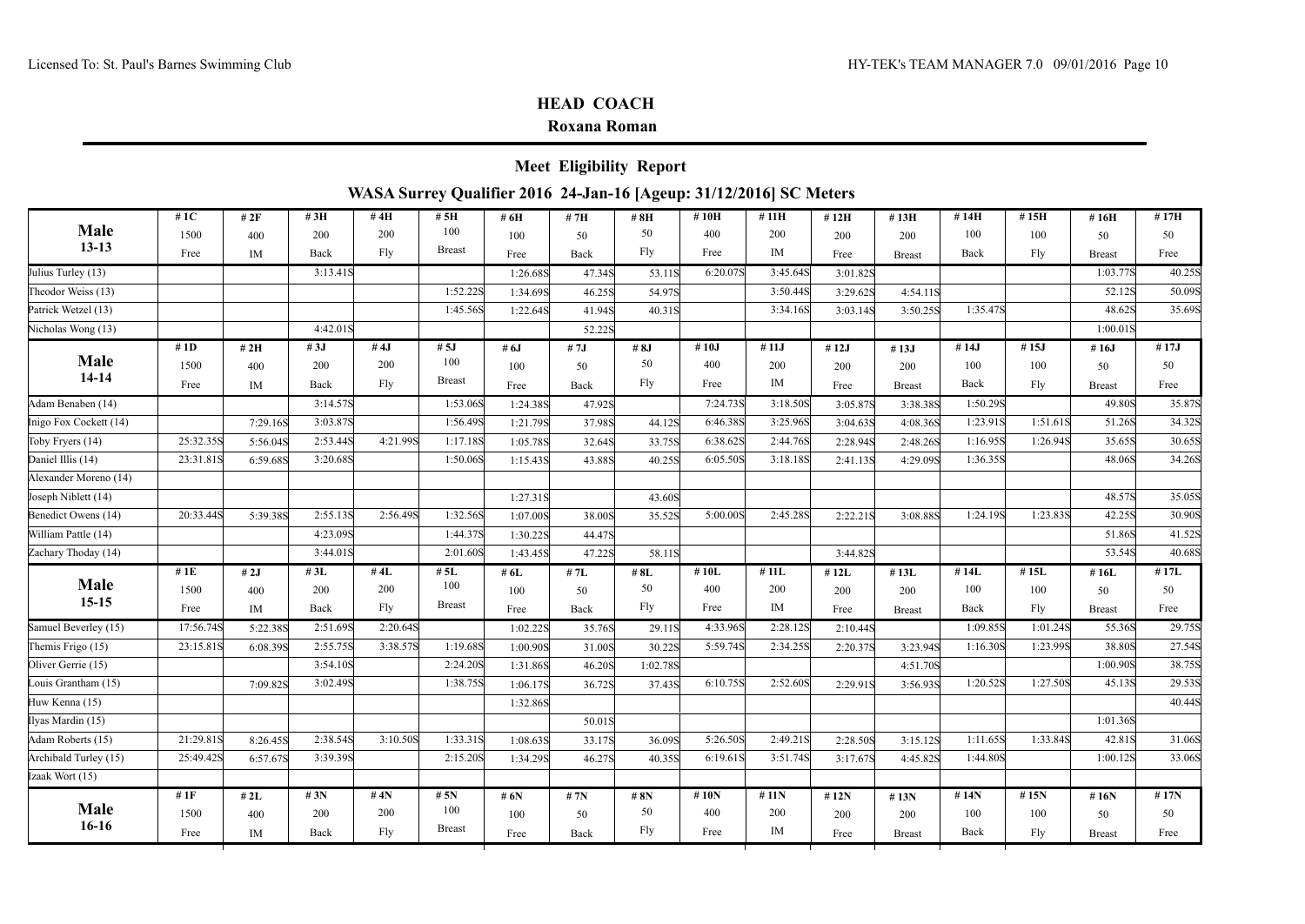|                            |             |            |            |             |                                |                  | <b>Meet Eligibility Report</b>                                     |            |                |             |                  |                |             |             |               |            |
|----------------------------|-------------|------------|------------|-------------|--------------------------------|------------------|--------------------------------------------------------------------|------------|----------------|-------------|------------------|----------------|-------------|-------------|---------------|------------|
|                            |             |            |            |             |                                |                  | WASA Surrey Qualifier 2016 24-Jan-16 [Ageup: 31/12/2016] SC Meters |            |                |             |                  |                |             |             |               |            |
| Male<br>$16-16$            | #1F<br>1500 | #2L<br>400 | #3N<br>200 | # 4N<br>200 | # $5N$<br>100<br><b>Breast</b> | # 6N<br>100      | # 7N<br>50                                                         | # 8N<br>50 | #10 $N$<br>400 | #11N<br>200 | #12N<br>200      | # $13N$<br>200 | #14N<br>100 | #15N<br>100 | #16N<br>50    | #17N<br>50 |
|                            | Free        | IM         | Back       | Fly         |                                | Free             | Back                                                               | Fly        | Free           | IM          | Free             | <b>Breast</b>  | Back        | Fly         | <b>Breast</b> | Free       |
| Julien Bouzid (16)         |             | 5:35.19S   | 2:39.13S   | 2:28.75S    | 1:19.13S                       | 57.87S           | 32.87S                                                             | 28.50S     | 4:50.19S       | 2:32.13S    | 2:13.19S         | 2:53.81S       | 1:16.69S    | 1:04.31S    | 34.75S        | 26.16S     |
| Kiran De Silva (16)        |             |            |            |             | 1:42.94S                       | 1:26.20S         | 46.01S                                                             | 47.42S     |                | 3:27.11S    | 3:13.86S         | 3:42.36S       | 1:38.67S    |             | 50.48S        | 42.48S     |
| Michael Walsh (16)         | 26:26.98S   | 6:17.25S   | 2:43.39S   |             | 1:35.90S                       | 1:02.18S         | 33.74S                                                             | 31.09S     | 6:09.15S       | 2:45.20S    | 2:22.66S         | 3:31.82S       | 1:13.22S    | 1:13.01S    | 40.20S        | 27.83S     |
| Male                       | # 1G        | # $2N$     | #3P        | #4P         | # 5P                           | # 6P             | # 7P                                                               | #8P        | #10P           | #11P        | #12P             | #13P           | #14P        | #15P        | #16P          | #17P       |
| 17 & Over                  | 1500        | 400        | 200        | 200<br>Fly  | 100<br><b>Breast</b>           | 100              | 50                                                                 | 50<br>Fly  | 400<br>Free    | 200<br>IM   | 200              | 200            | 100         | 100         | 50            | 50<br>Free |
| Gordon Barnes (50)         | Free        | IM         | Back       |             |                                | Free<br>1:17.39S | Back                                                               |            |                |             | Free<br>3:03.57S | <b>Breast</b>  | Back        | Fly         | <b>Breast</b> | 33.33S     |
| William Beverley (53)      |             |            |            |             |                                |                  |                                                                    |            |                |             |                  |                |             |             |               |            |
| David Brandon (52)         | 19:41.61S   | 5:44.05S   |            |             |                                | 1:03.05S         |                                                                    | 30.07S     | 5:00.38S       | 2:36.83S    | 2:19.07S         |                | 1:19.90S    | 1:10.19S    |               | 30.42S     |
| Jacopo Ceresole (17)       |             |            | 2:37.398   |             | 1:18.00S                       | 1:04.61S         | 31.93S                                                             | 30.87S     | 5:00.45S       | 2:29.83S    | 2:21.67S         | 2:53.48S       | 1:10.57S    |             | 34.50S        | 27.91S     |
| Alistair Chaney (47)       |             |            |            |             |                                |                  |                                                                    |            |                |             |                  |                |             |             |               |            |
| Alex Corner (55)           |             |            | 4:24.36S   |             |                                | 1:34.26S         |                                                                    |            |                |             |                  |                |             | 2:22.22S    |               | 36.95S     |
| Louis De Silva (63)        |             |            |            |             |                                |                  |                                                                    |            |                |             |                  |                |             |             |               |            |
| Arend Dikkers (59)         |             |            |            |             | 1:35.41S                       | 1:28.96S         |                                                                    |            |                |             |                  | 3:39.93S       |             |             | 42.09S        | 35.45S     |
| Daniel Frigo (54)          |             |            |            |             |                                |                  |                                                                    |            |                |             |                  |                |             |             |               |            |
| Andrew Gerrie (53)         |             |            |            |             |                                | 1:23.61S         |                                                                    |            | 6:18.53S       |             | 3:00.40S         |                |             |             |               | 31.54S     |
| George Hall (30)           |             |            |            |             |                                |                  |                                                                    |            |                |             |                  |                |             |             |               |            |
| William Hardy (18)         |             |            |            |             |                                |                  |                                                                    |            |                |             |                  |                |             |             |               |            |
| Ferry Jacob (41)           |             |            |            |             |                                |                  |                                                                    |            |                |             |                  |                |             |             |               |            |
| Graeme Keen (51)           | 25:14.70S   |            |            |             |                                | 1:32.26S         |                                                                    |            |                |             |                  |                |             |             |               | 41.22S     |
| Bruce Lawrie (65)          |             |            |            |             | 1:43.93S                       | 1:14.81S         |                                                                    | 33.45S     | 5:28.79S       |             | 2:35.48S         |                | 1:25.55S    |             | 42.74S        | 30.03S     |
| Nicholas McChesney (54)    | 22:22.35S   |            |            |             |                                | 1:02.95S         |                                                                    |            | 5:28.06S       |             | 2:27.37S         |                |             |             |               | 30.23S     |
| Daniel Menendez (17)       |             |            |            |             |                                |                  |                                                                    |            |                |             |                  |                |             |             |               |            |
| Maximilian Milenkovic (17) |             |            |            |             |                                |                  |                                                                    |            |                |             |                  |                |             |             |               |            |
| Joseph Millard (19)        | 29:25.00S   |            |            |             | 1:34.26S                       | 1:22.29S         | 44.32S                                                             | 45.92S     | 7:34.00S       | 2:59.95S    | 2:49.738         | 3:49.77S       |             |             | 47.29S        | 34.48S     |
| Malcolm Munro (69)         |             |            | 2:58.27S   |             | 1:31.39S                       | 1:16.15S         | 37.98S                                                             |            |                |             | 2:54.25S         | 3:22.83S       | 1:22.61S    |             | 39.67S        | 33.13S     |
| Roger Nash (47)            |             |            |            |             |                                |                  |                                                                    |            |                |             |                  |                |             |             |               |            |
| Patrick Nelson (48)        | 20:26.39S   |            |            |             |                                |                  |                                                                    |            | 5:08.26S       |             | 2:22.82S         |                | 1:16.48S    |             |               | 29.36S     |
| Christopher Owens (64)     |             |            |            |             |                                |                  |                                                                    |            |                |             |                  |                |             |             |               |            |
| Peter Owens (53)           | 27:39.51S   |            |            |             | 1:43.89S                       | 1:25.54S         |                                                                    | 51.45S     | 6:44.16S       |             | 3:07.58S         | 3:52.34S       |             | 2:11.42S    | 45.52S        | 37.70S     |
| Thomas Owens (17)          | 16:31.38S   | 4:54.89S   | 2:22.75S   | 2:27.94S    | 1:18.44S                       | 56.92S           | 31.57S                                                             | 30.57S     | 4:12.49S       | 2:21.03S    | 2:00.62S         | 2:49.75S       | 1:09.75S    | 1:06.97S    | 36.50S        | 26.87S     |